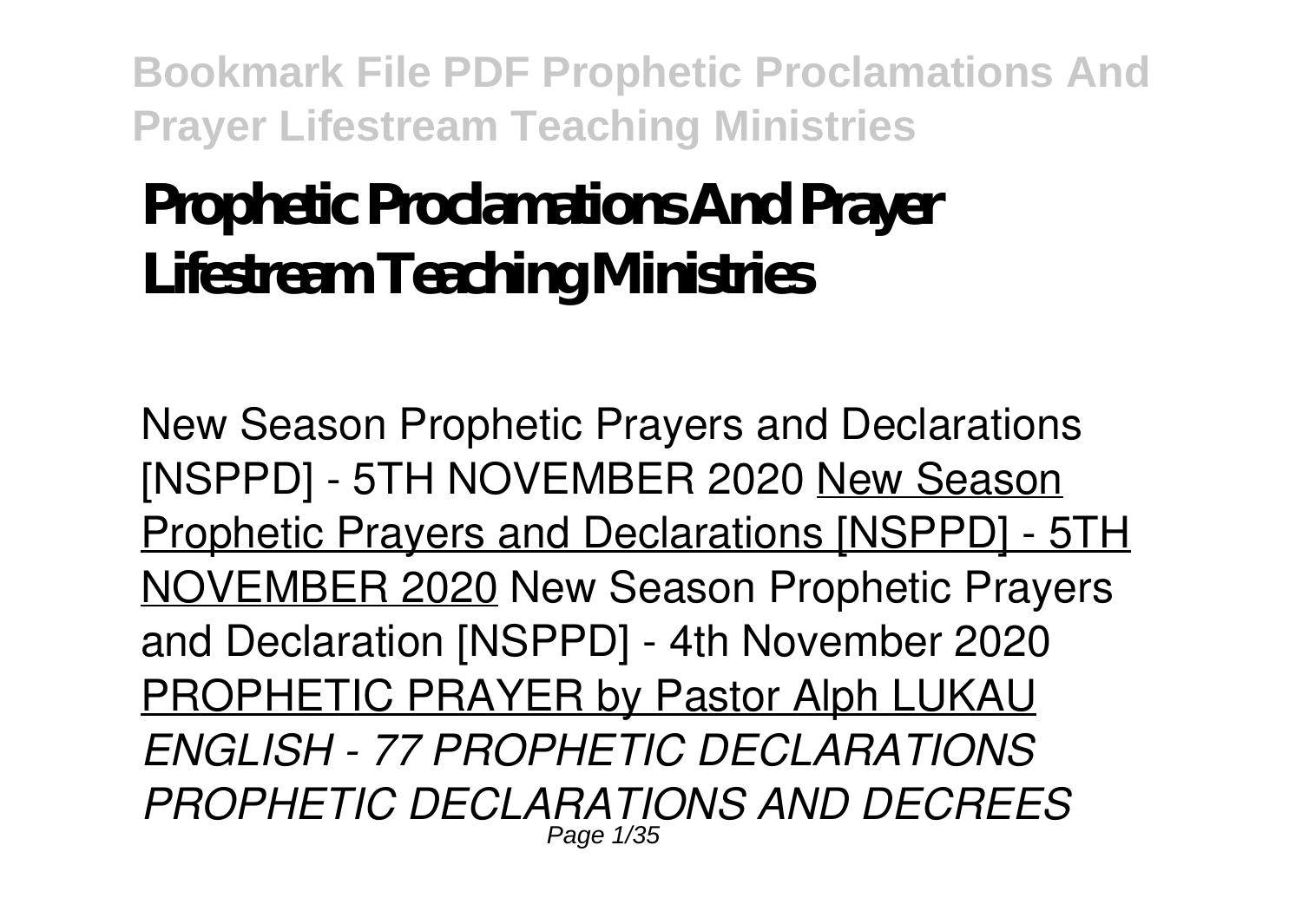**NOVEMBER 2020 PROPHETIC DECLARATIONS AND PRAYERS | APOSTLE JOSHUA SELMAN A Prophetic Message by Apostle Joshua Selman | Prayer \u0026 Declarations for October** New Season Prophetic Prayers and Declaration [NSPPD] - 2nd November 2020 *PROPHETIC DECLARATIONS AND DECREES 2020 pt1 - Sylvia Blessings MIDNIGHT HOUR -12am Decrees \u0026 Declarations | DAILY The Rules of Engagement Declarations and Prayers for spiritual warfare Prophetic Now Message! Fire and Powerful Prophetic Message* **#PropheticPrayerHour Day** Page 2/35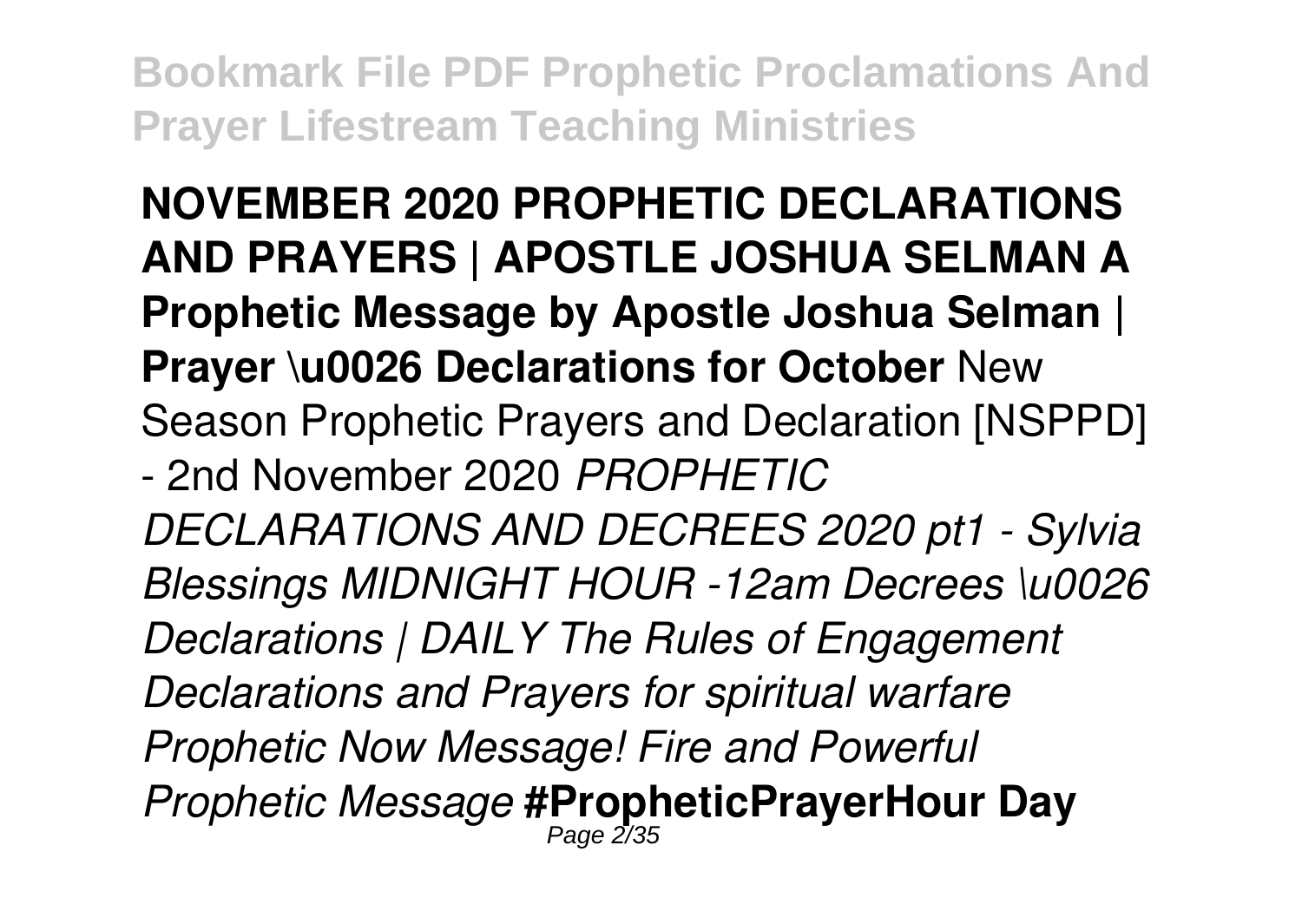**308 \_ Prophetic Prayer For SUPERNATURAL OPEN DOORS! Atomic Power of Prayer (FULL, Fixed, Anointed) by Dr. Cindy Trimm! Spiritual Warfare** Prophetic Utterance 2020 - Dr Cindy Trimm Message! *New Season Prophetic Prayers and Declaration [NSPPD] - 3rd November 2020 New Season Prophetic Prayers and Declaration [NSPPD] - 30th October 2020 OCTOBER 2020 PROPHETIC PRAYERS AND DECLARATIONS | APOSTLE JOSHUA SELMAN* The Root of Drawing Back | Pastor Alph Lukau | Monday 2 November 2020 | AMI LIVESTREAM Prophetic Proclamations And Prayer Page 3/35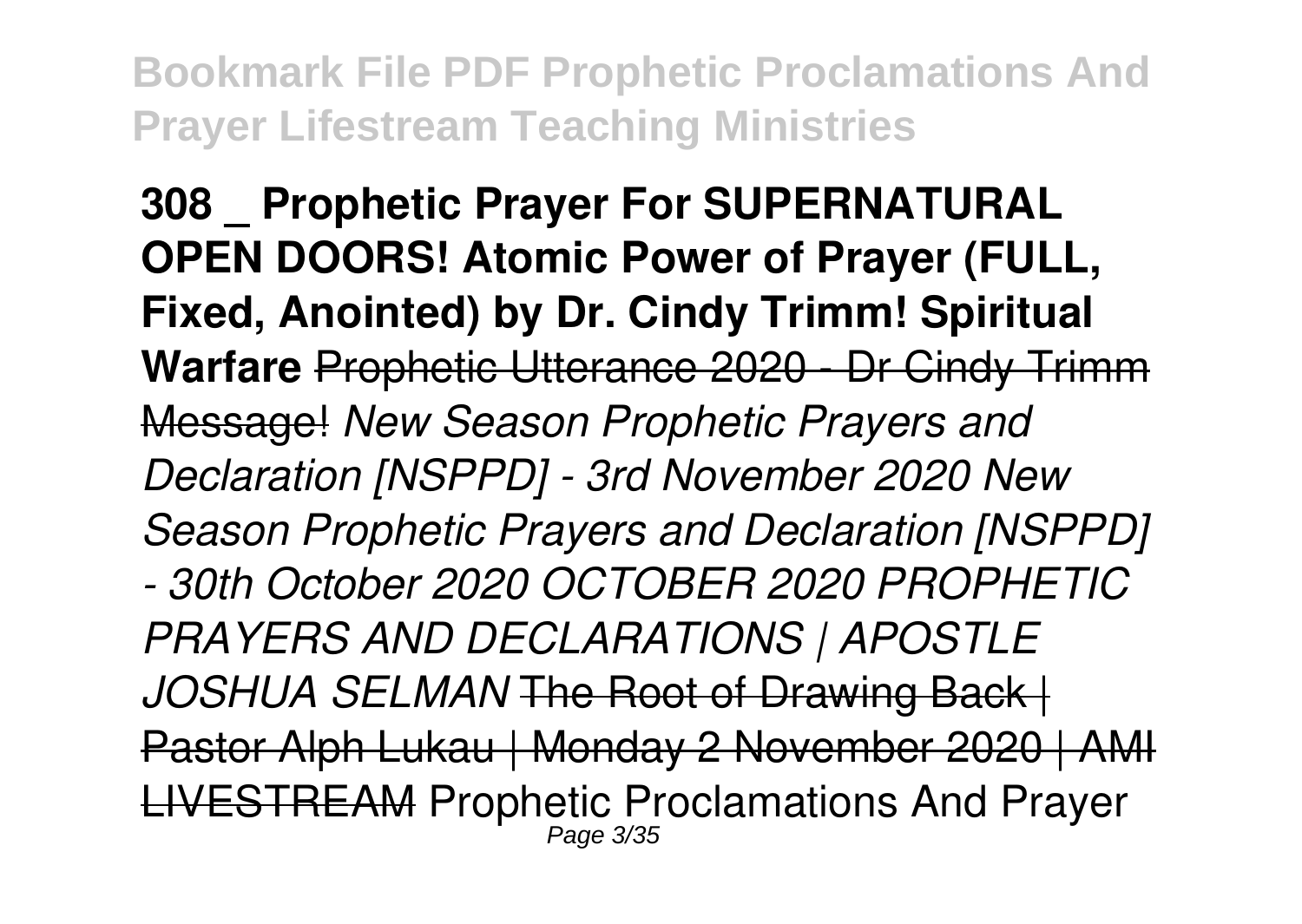#### Lifestream

Prophetic Proclamations and Prayer. The Lord expects us to pray. The true purpose of prayer is to bring us into partnership and agreement with the Lord for the fulfillment of His plan and purpose in the earth. That is why in the model prayer that Jesus gave us (commonly called the Lord's prayer) He said to pray for the will of the Father to be ...

Prophetic Proclamations and Prayer lifestreamteaching.com of this prophetic proclamations and prayer lifestream Page 4/35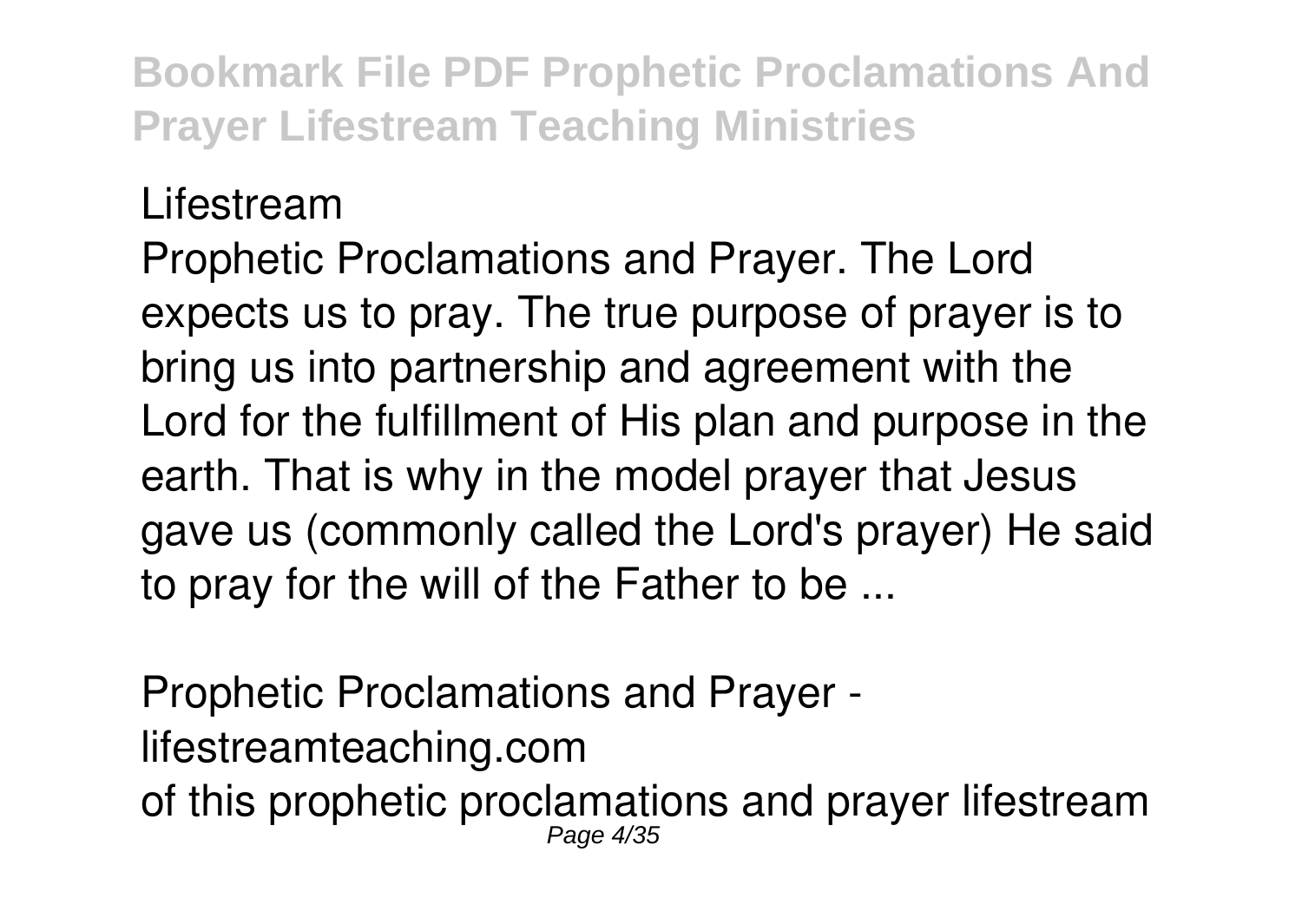teaching ministries can be taken as capably as picked to act. With a collection of more than 45,000 free e-books, Project Gutenberg is a volunteer effort to create and share e-books online.

Prophetic Proclamations And Prayer Lifestream Teaching ...

These proclamations are like a tapestry of mysteries that will unravel gradually across the seasons of our prophetic journeys. The Next Move of God is a Realm of Glory with signs and wonders coming to prepare us for the end time judgments. He is crying Page 5/35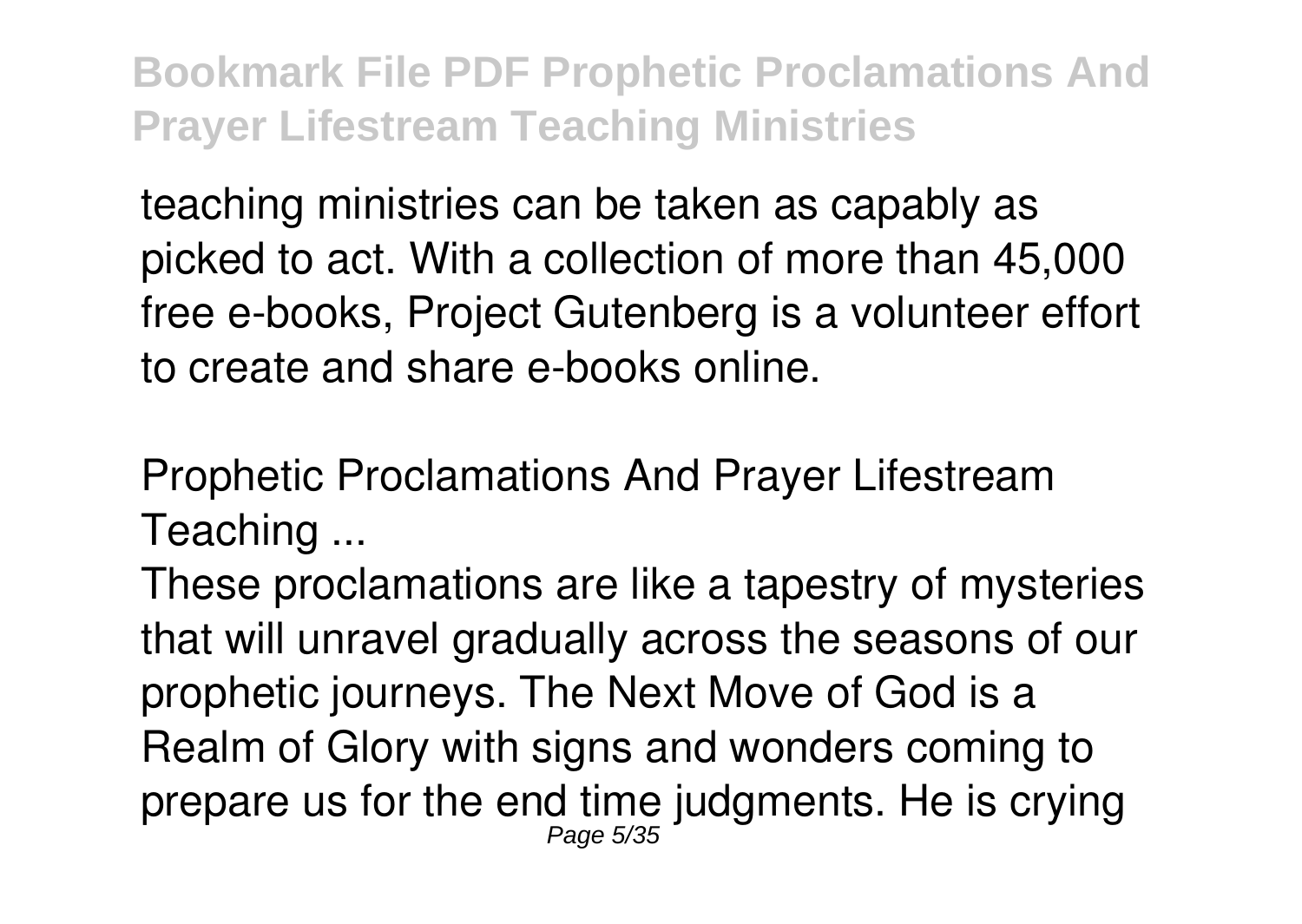out for a dwelling place, for a people whose hearts are ablaze with love for His Son.

### PROPHETIC PROCLAMATIONS

Heavenly Father, I bow in worship and praise before you. I cover myself with the blood of the Lord Jesus Christ as my protection. I surrender myself completely and unreservedly in every area of my life to You. I take a stand against all the workings of Satan that would hinder me in my prayer life.

#### PROPHETIC PROCLAMATION PRAYER - Blogger Page 6/35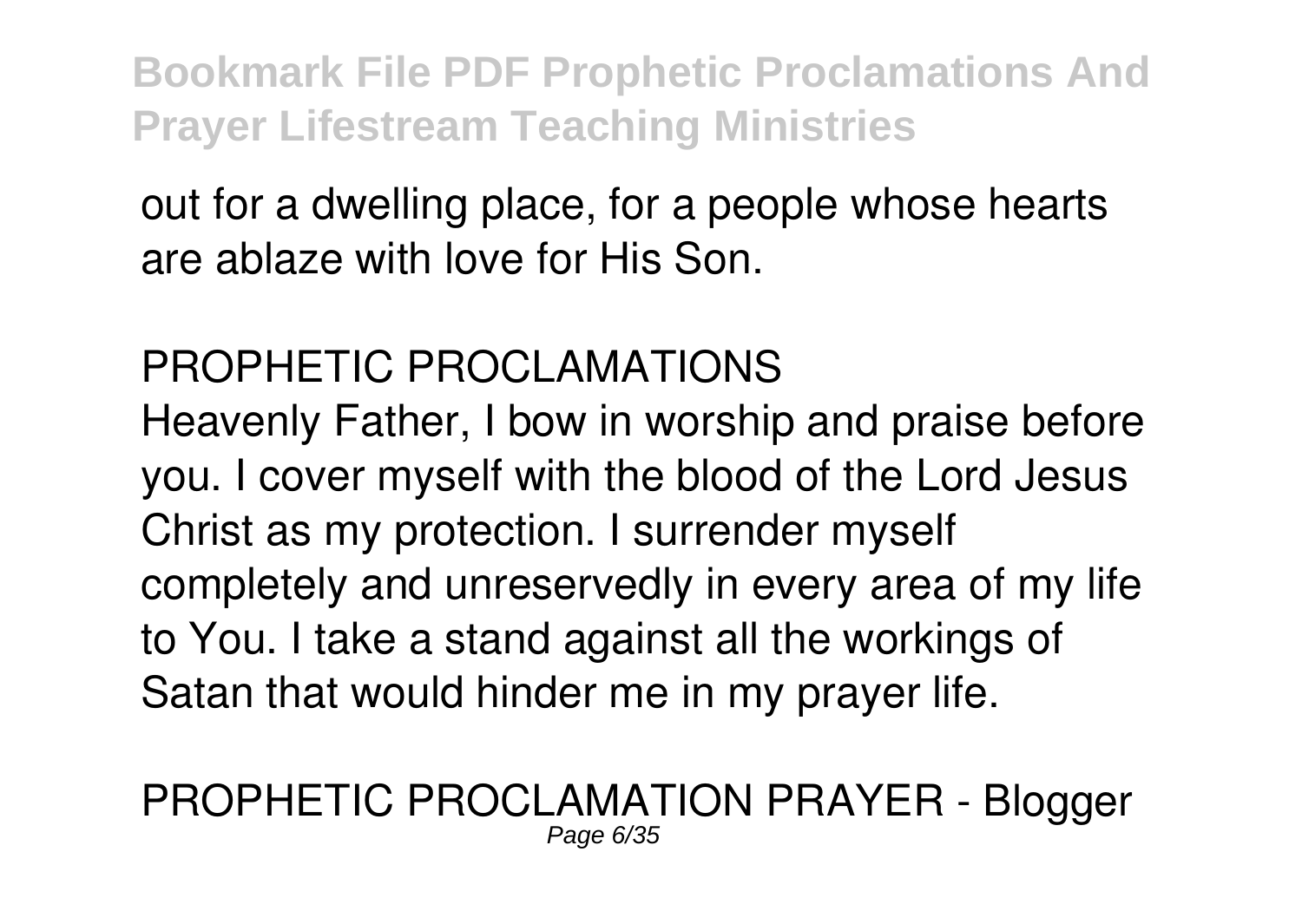Prophetic declarations. I declare in the name of Jesus that : 1. I receive revelation of the extraordinary power of God. 2. My God is allpowerful and I see Him as such. I am soaked in the consciousness of the omnipotence of God. 3. The same power that raised Jesus from the dead is working in my life, inside me and in my favour. 4.

8 prophetic declarations to experience the power of God ...

Prayers and Proclamations The Scriptures are grouped under nine main headings: Righteousness Page 7/35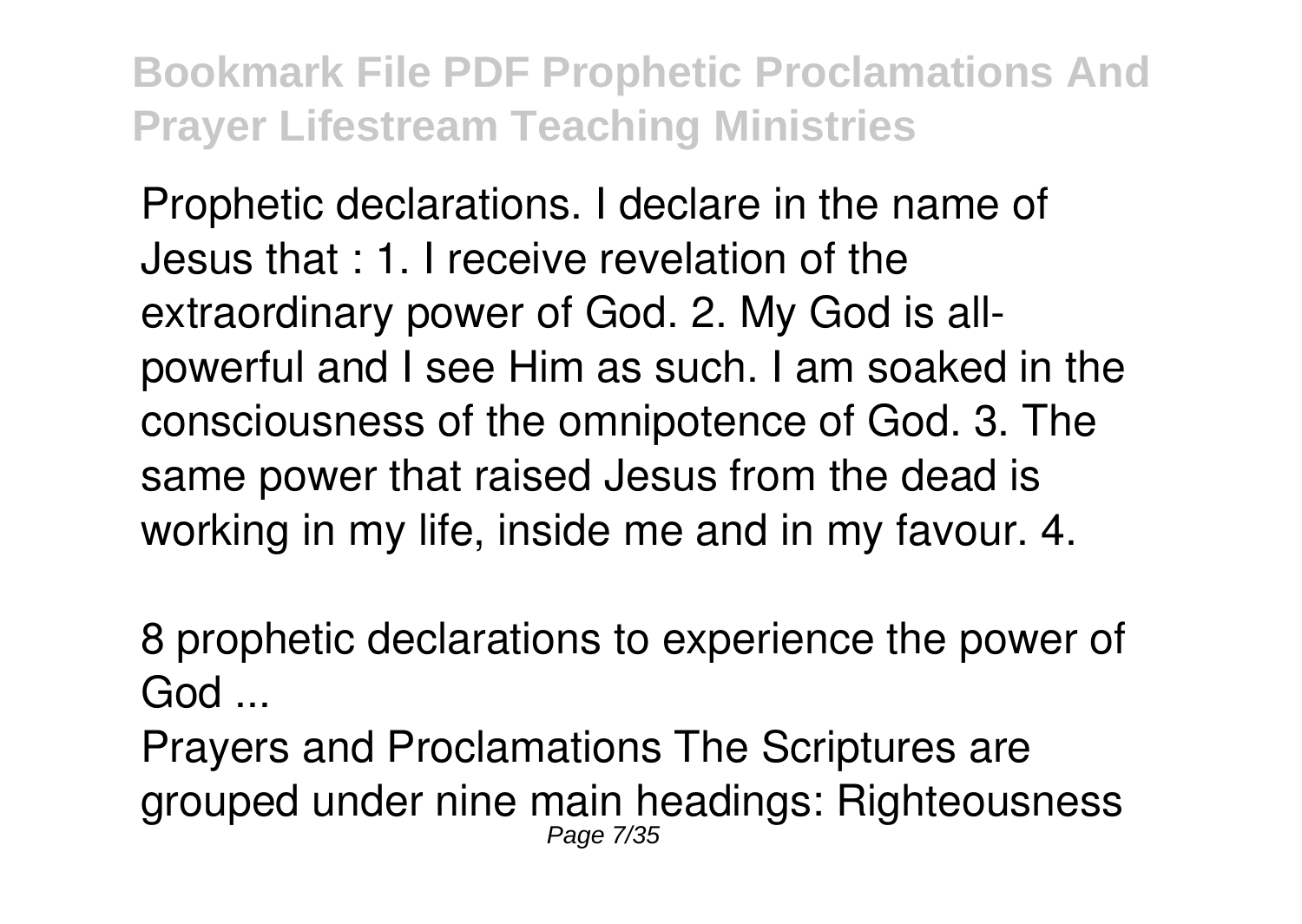and Holiness Health and Strength Guidance, Protection, Preservation God's Intervention in Human Affairs Testing and Trial Spiritual Conflict Perfect Redemption Mental and Emotional Stability Serving God Finally, at the end, there are three

Prayers & Proclamations •

As an adjunct to the excerpt we used earlier, we want to offer you a free message by Derek Prince that covers the prayer side of the equation: "Good Government through Prayer." Simply click here to download the message. Page 8/35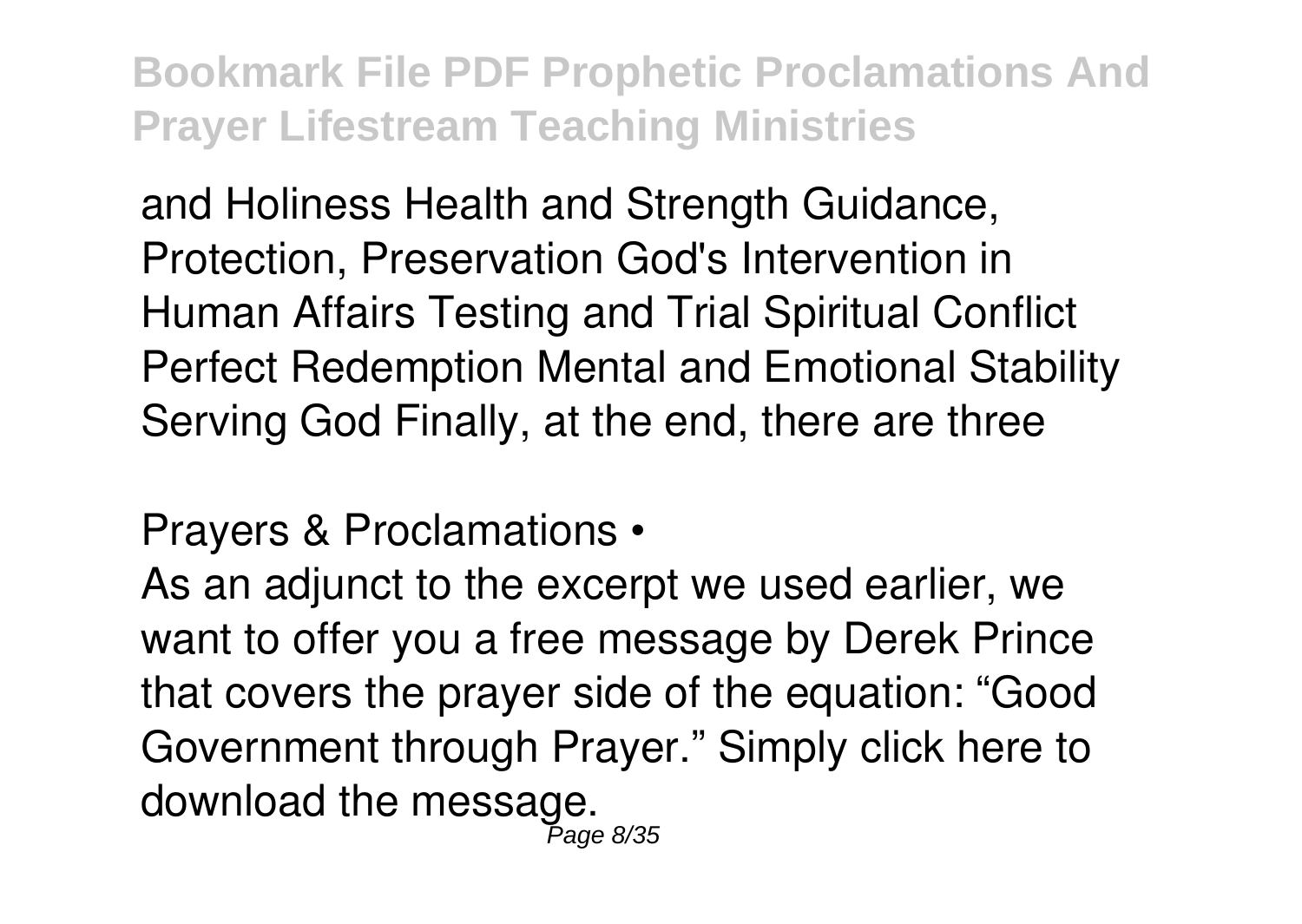Practicing Your Proclamation ~ by Derek Prince **Ministries** 

A. These are prayers for your life and future based on the truths and promises we find in scripture. When we prayerfully decree and declare the Word of God, power is released from heaven in order to manifest biblical promises and blessings in our lives. The Bible says that even the angels harken to the voice of the Word.

Prophetic Declarations and Decrees for 2020 | Page  $9/3$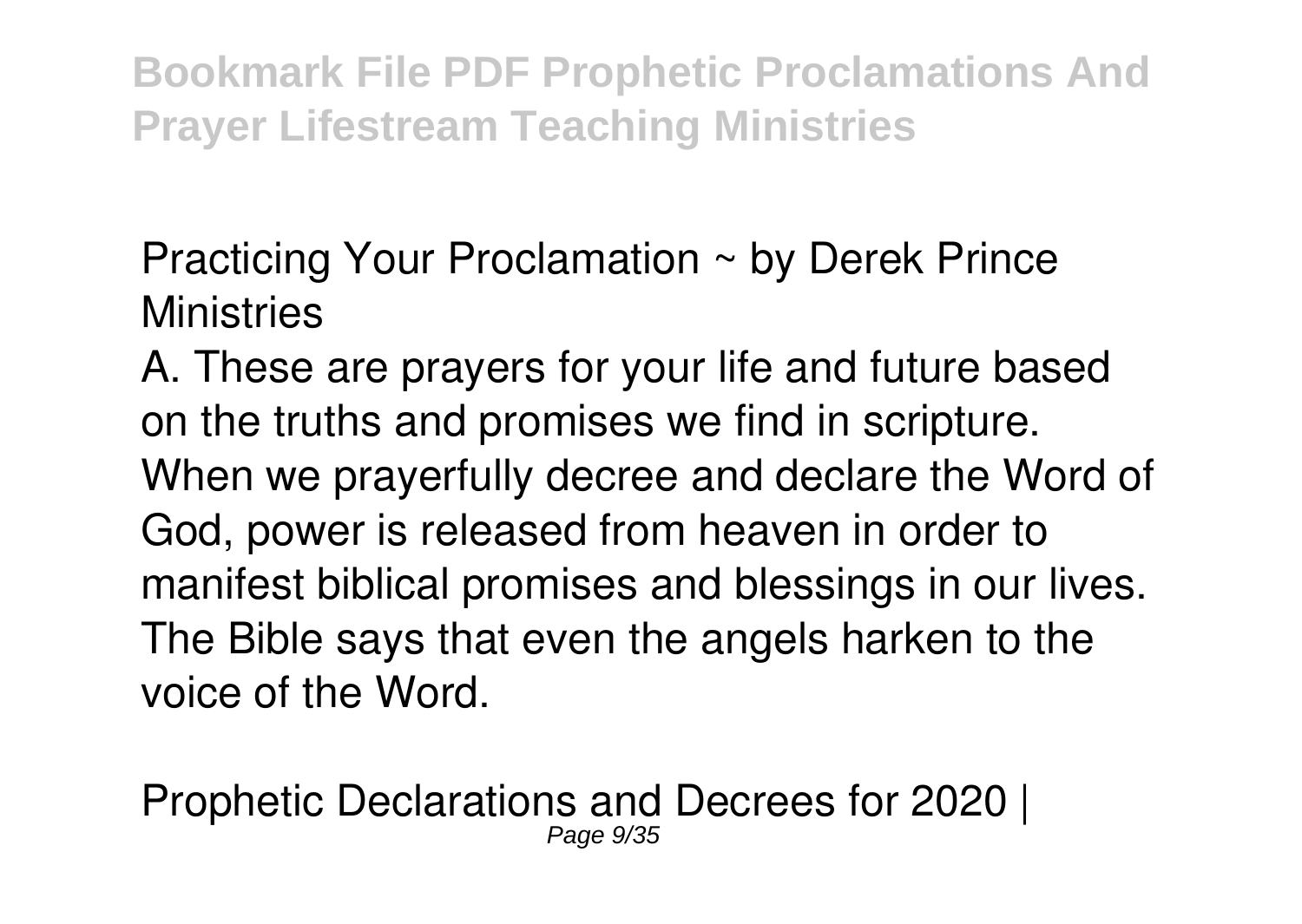#### Lionheart Church

Prophetic prayer is powerful. Following are 5 benefits of prophetic prayer to encourage you in your prayer life: 1. Prophetic Prayer Fosters Your Intimate Relationship with God 'May the grace of the Lord Jesus Christ, and the love of God, and the fellowship of the Holy Spirit be with you all.' (2 Cor 13:14) Prophetic prayer helps our intimate relationship with God.

5 Types and Benefits of Prophetic Prayer Prophetic Decrees to Speak Blessings Over Your Page 10/35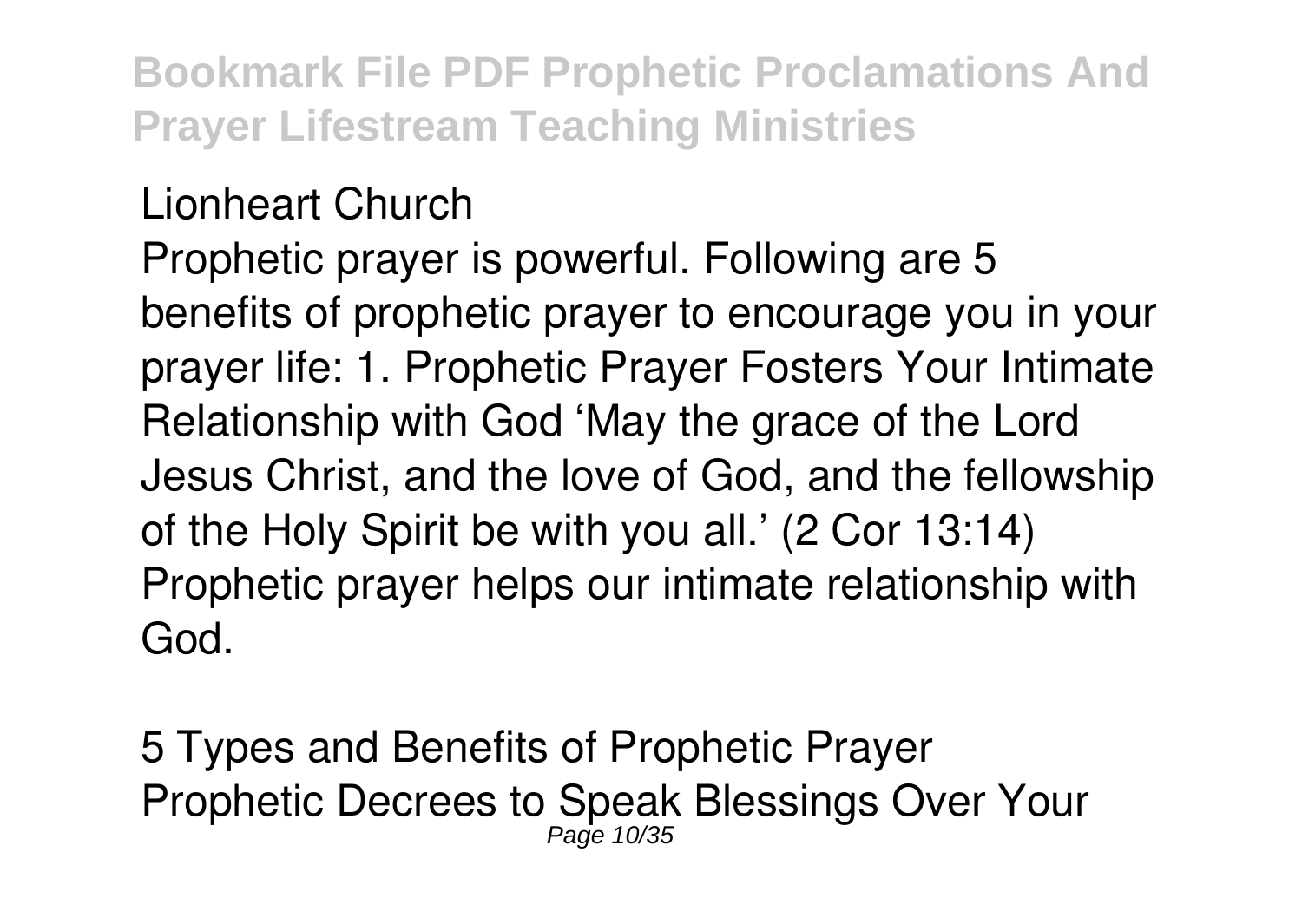Life We believe in the power of confession and agreeing with what God has spoken and promised us in His Word. Here you will find a printable list of prophetic decrees for each month to speak and declare blessings over your life, your family, your workplace, and your world.

Speak Prophetic Decrees and Blessings over Your Life ...

These 17 prophetic declarations, which you will also find in my book, 2016 Prophetic Forecast, will help you bring radical changes in your life right now, so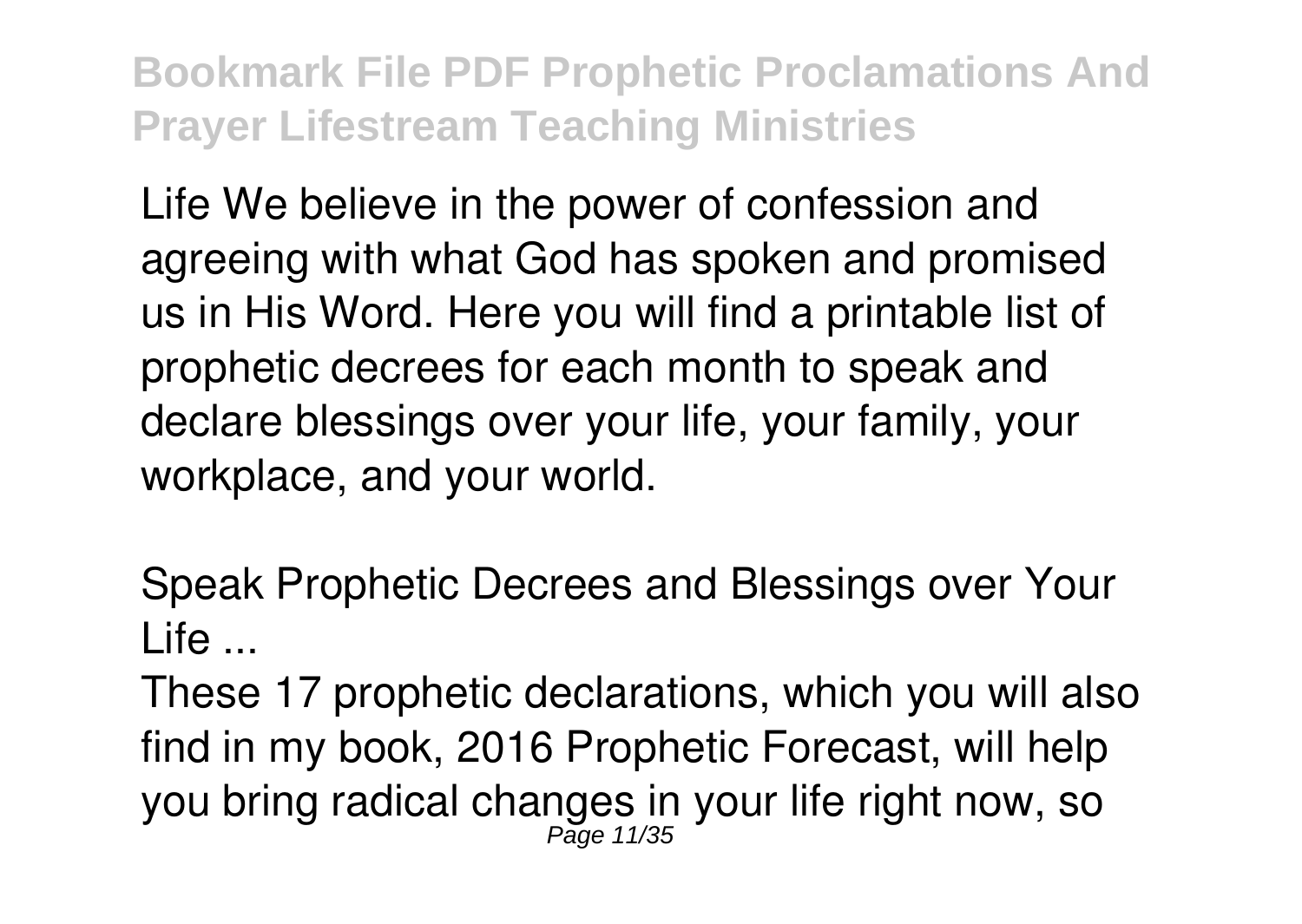you can prepare for the new things God will bring in 2017 and beyond. 1. I declare and decree that this is a year in which God has heard our cries for mercy and things are turning around.

17 Prophetic Declarations to Make Right Now—Before 2017 ...

Prophetic Worship Live His lifechanging presence will change everything in our lifes. This night of prophetic proclamations and worship we will enter a special presence from the Lord Yeshua that ...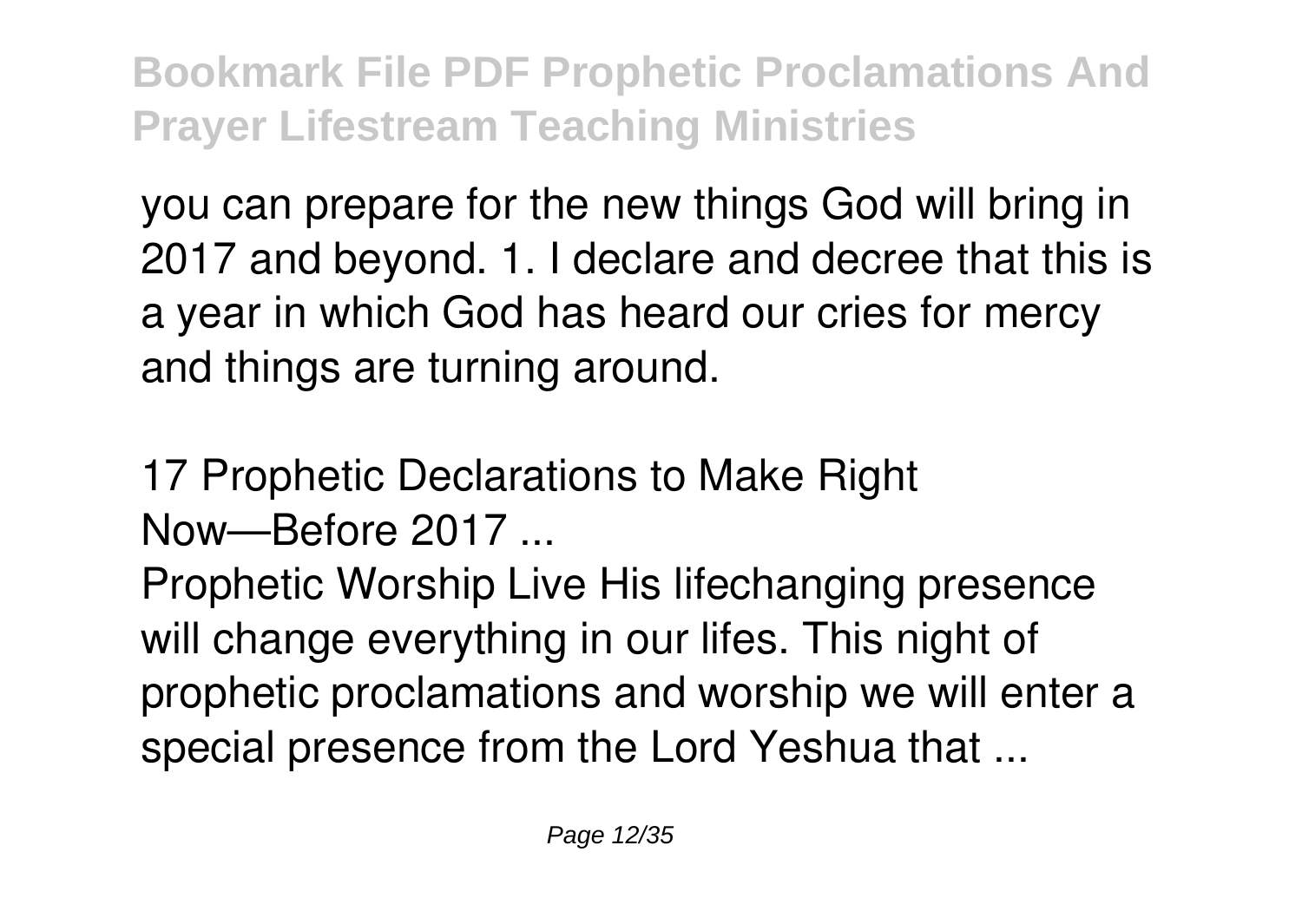## Prophetic Worship Live - His Lifechanging Presence Mikael Eliyah Enroos

The second part, 'Proclamations' (Chapters 15 - 31 -again short chapters), offers a wonderful fund of scriptures for praying and proclaiming. These are grouped under ten headings such as: 'Righteousness and Holiness', 'Guidance, Protection and Preservation', 'Mental and Emotional Stability'

and 'Serving God'.

Prayers & Proclamations: Amazon.co.uk: Derek Prince ...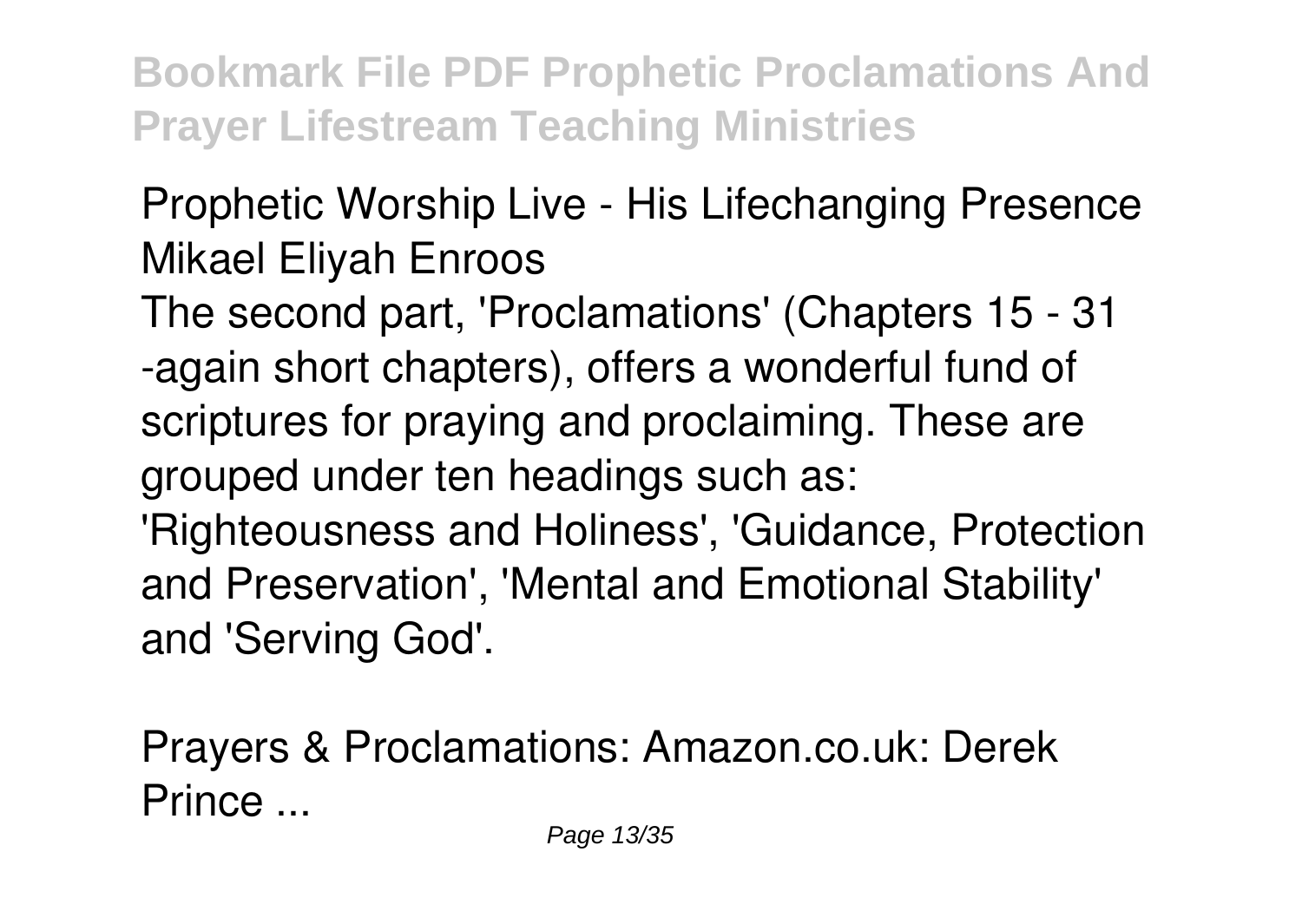I am a firm believer in prayer and. God's word says that His house is a house of prayer, but our churches spend the least amount of time in prayer. It is time for the Body of Christ to exercise our most important spiritual weapon collectively with pure hearts through fasting and praying and allowing God to refine us so that we can be the effectual fervent men and women whose prayers avail much.

A PROPHETIC WORD PLUS PRAYER POINTS TO SHIFT YOUR CITY'S ...

prayer points. 1. father, i thank you for empowering Page 14/35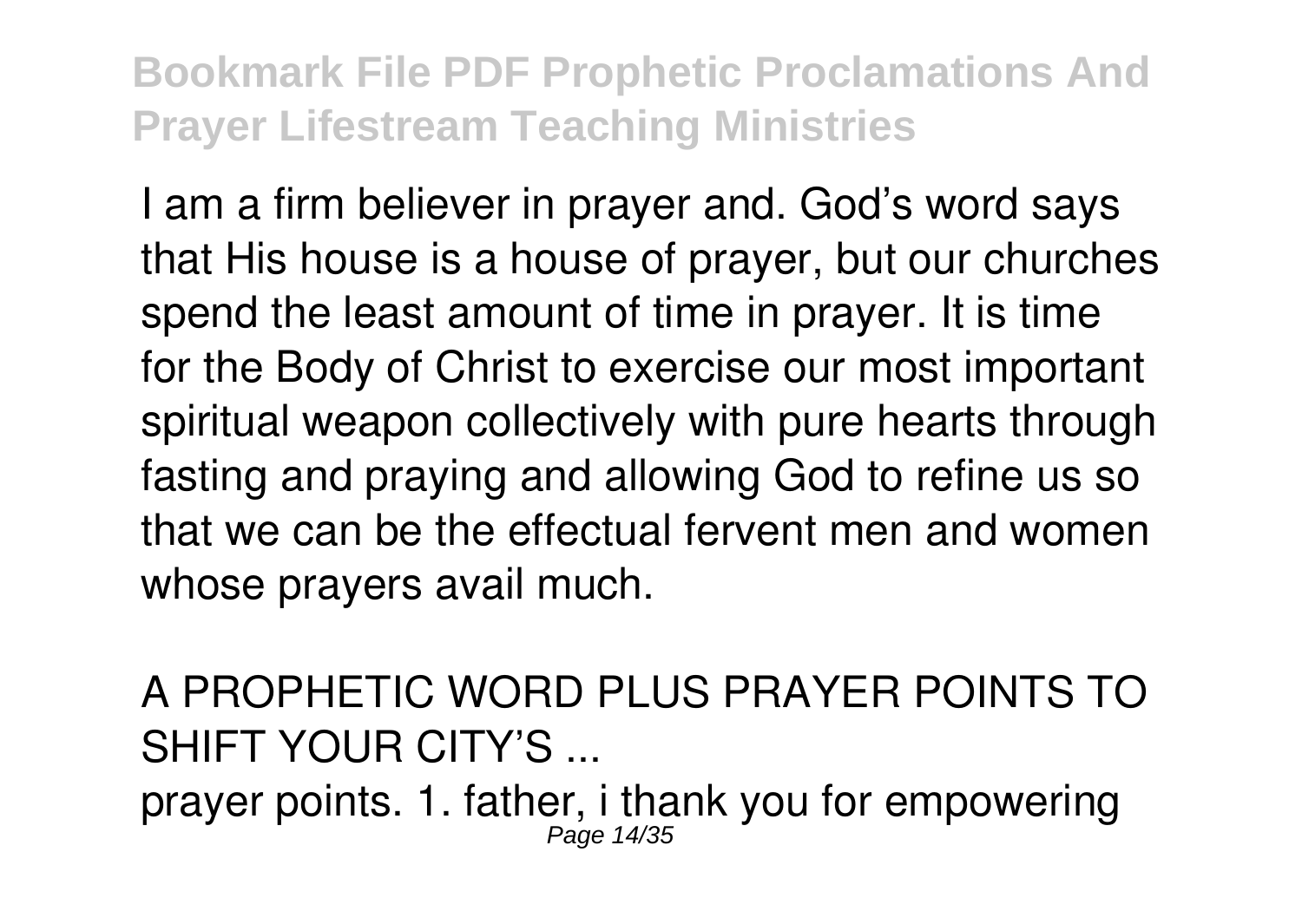me with divine authority in jesus name. 2. i decree that before the end of this year….my god shall show up in my life in jesus name\* 3. i decree that before the end of this year, all my concerns, shall turn to testimonies in jesus name\* 4.

44 Decree And Declare Prayer Points | PRAYER POINTS

Proclamation: Decreeing a Thing As watchmen and prophetic intercessors, our assignment is to scan the horizon for potential dangers, loudly and clearly proclaiming the authority of God. This was brought Page 15/35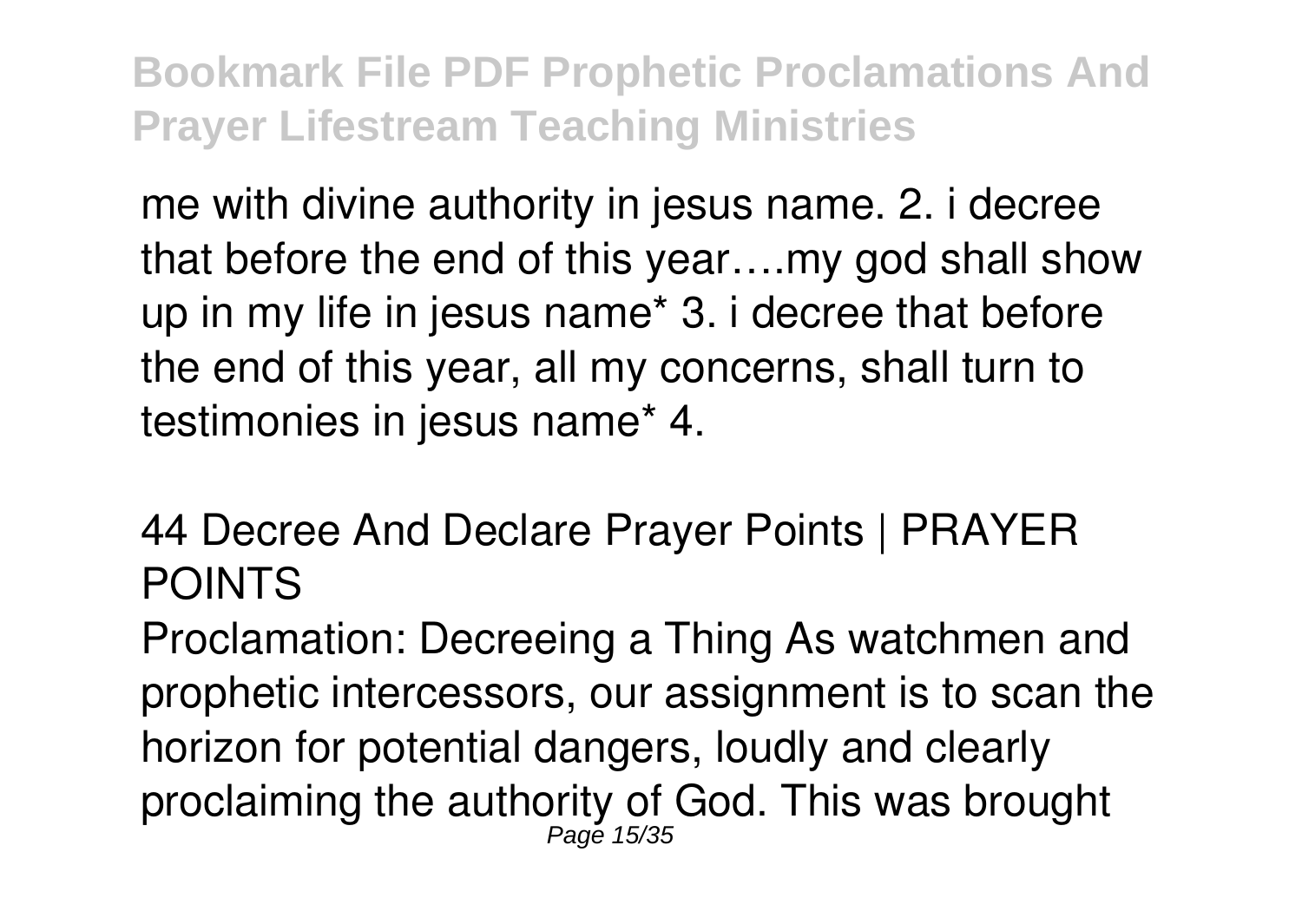home forcefully to me one day when I was alone, waiting quietly upon the Lord.

Proclamation: Decreeing a Thing - God Encounters **Ministries** 

Prophetic decrees & proclamations can be used for the sake of the Kingdom – destroying the works of the enemy or release life to God's people. God wants you to speak out what He has said about you in His word or through prophetic promises.

The Power of Proclamation, Part 1 - Bob Sawvelle Page 16/35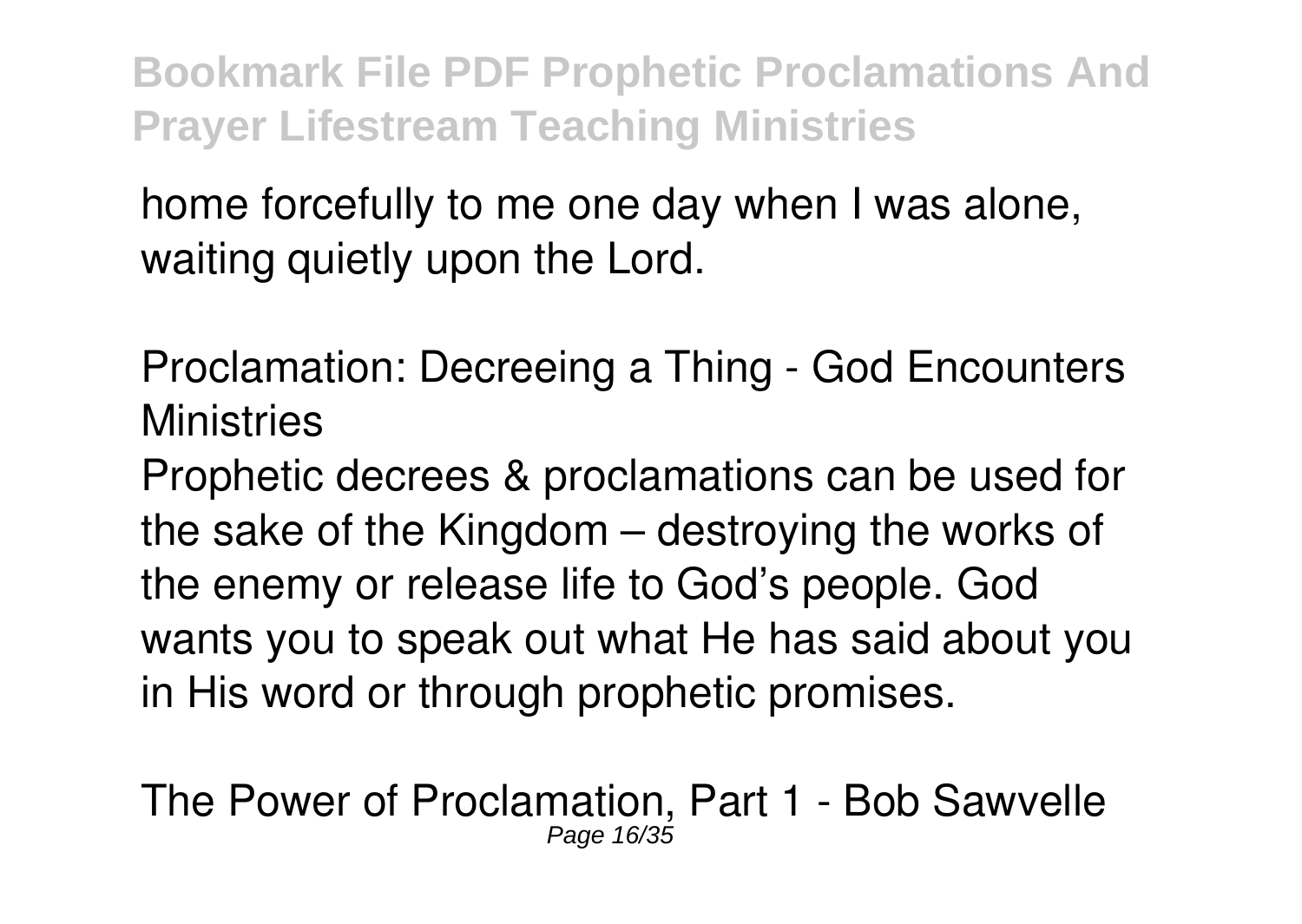A note from the Prophetic Company by Dano, an elder and prophetic trainer at The Missions Church, Vacaville, Calif. He quotes a word by Shawn Boltz along with his comments with a link to Shawn Boltz coronavirus prayer guide with proclamations and declarations for you to download. God is on the side of humanity.

A Word on the Coronavirus and prayer guide by Shawn Boltz ...

The power of proclamation of the blessing is greater than the power of darkness. Definition and scriptures Page 17/35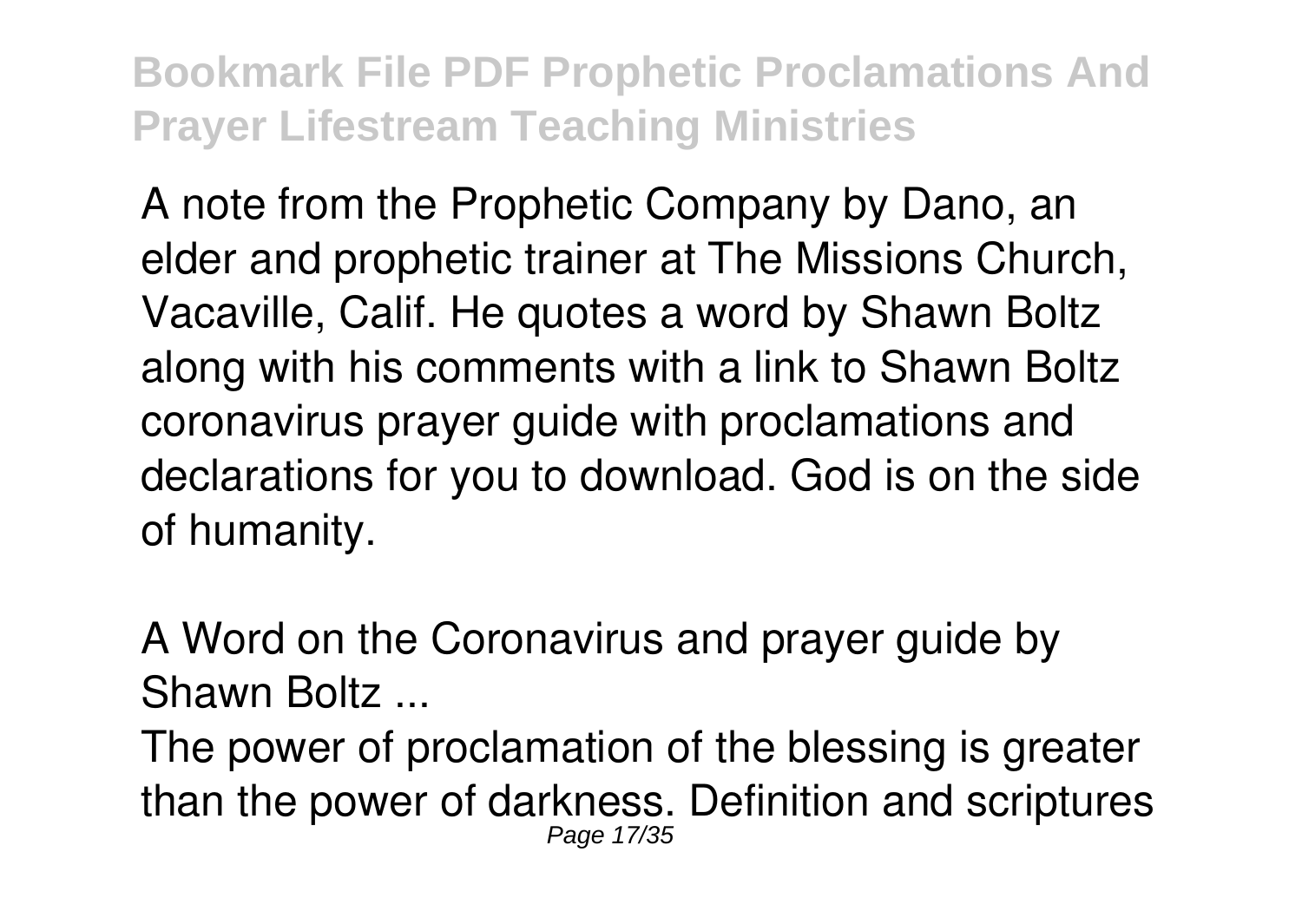on Proclamation Proclamation defined:To proclaim, announce, declare, ascribe, call out, cry, invite, preach, pronounce, publish, read and to herald. Primary Scripture Verses and Concepts 1. Deuteronomy 32: 3-4 I will proclaim the name of the Lord.

New Season Prophetic Prayers and Declarations [NSPPD] - 5TH NOVEMBER 2020 New Season Prophetic Prayers and Declarations [NSPPD] - 5TH NOVEMBER 2020 New Season Prophetic Prayers Page 18/35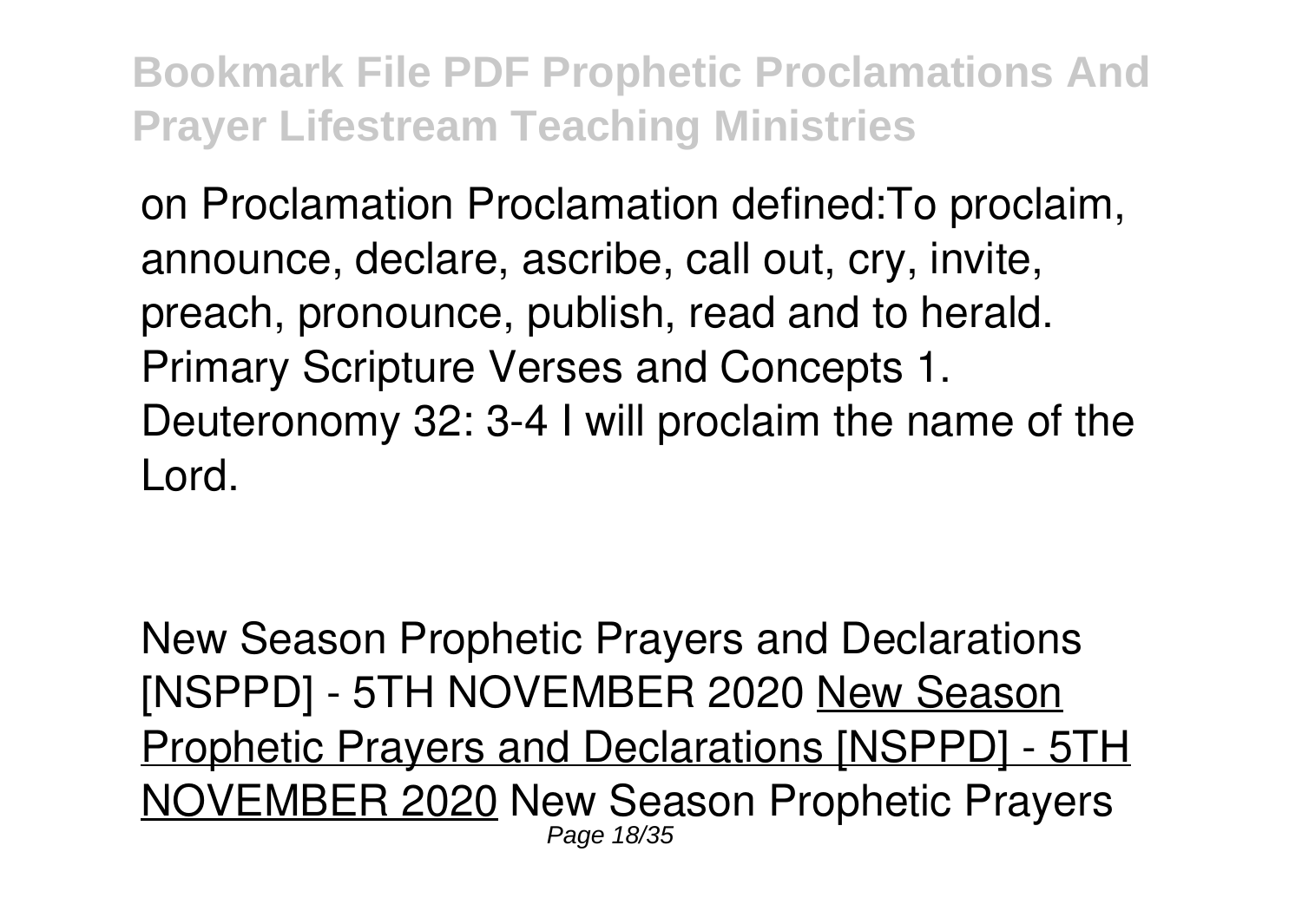and Declaration [NSPPD] - 4th November 2020 PROPHETIC PRAYER by Pastor Alph LUKAU *ENGLISH - 77 PROPHETIC DECLARATIONS PROPHETIC DECLARATIONS AND DECREES* **NOVEMBER 2020 PROPHETIC DECLARATIONS AND PRAYERS | APOSTLE JOSHUA SELMAN A Prophetic Message by Apostle Joshua Selman | Prayer \u0026 Declarations for October** New Season Prophetic Prayers and Declaration [NSPPD] - 2nd November 2020 *PROPHETIC DECLARATIONS AND DECREES 2020 pt1 - Sylvia Blessings MIDNIGHT HOUR -12am Decrees \u0026* Page 19/35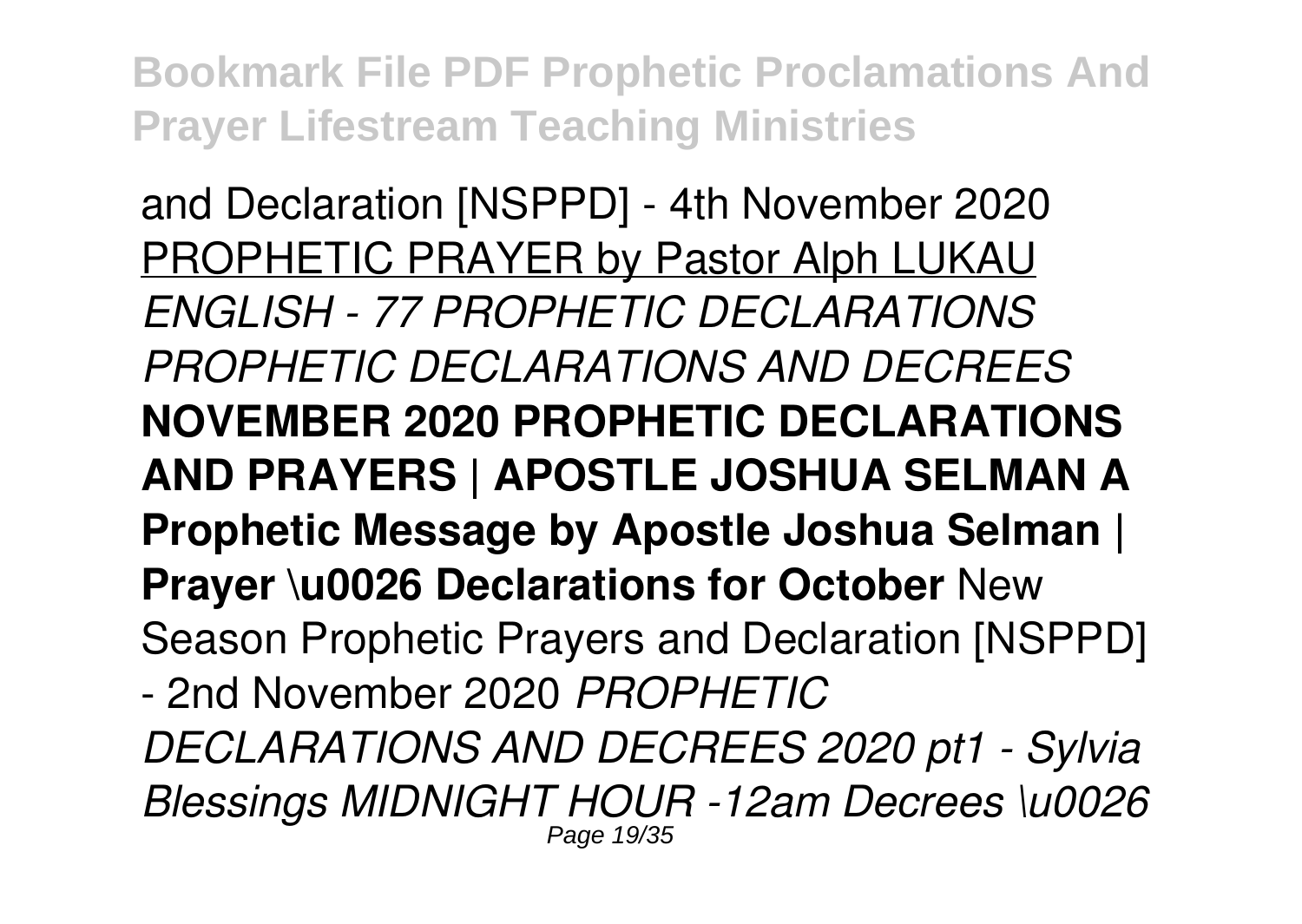*Declarations | DAILY The Rules of Engagement Declarations and Prayers for spiritual warfare Prophetic Now Message! Fire and Powerful Prophetic Message* **#PropheticPrayerHour Day 308 \_ Prophetic Prayer For SUPERNATURAL OPEN DOORS! Atomic Power of Prayer (FULL, Fixed, Anointed) by Dr. Cindy Trimm! Spiritual Warfare** Prophetic Utterance 2020 - Dr Cindy Trimm Message! *New Season Prophetic Prayers and Declaration [NSPPD] - 3rd November 2020 New Season Prophetic Prayers and Declaration [NSPPD] - 30th October 2020 OCTOBER 2020 PROPHETIC* Page 20/35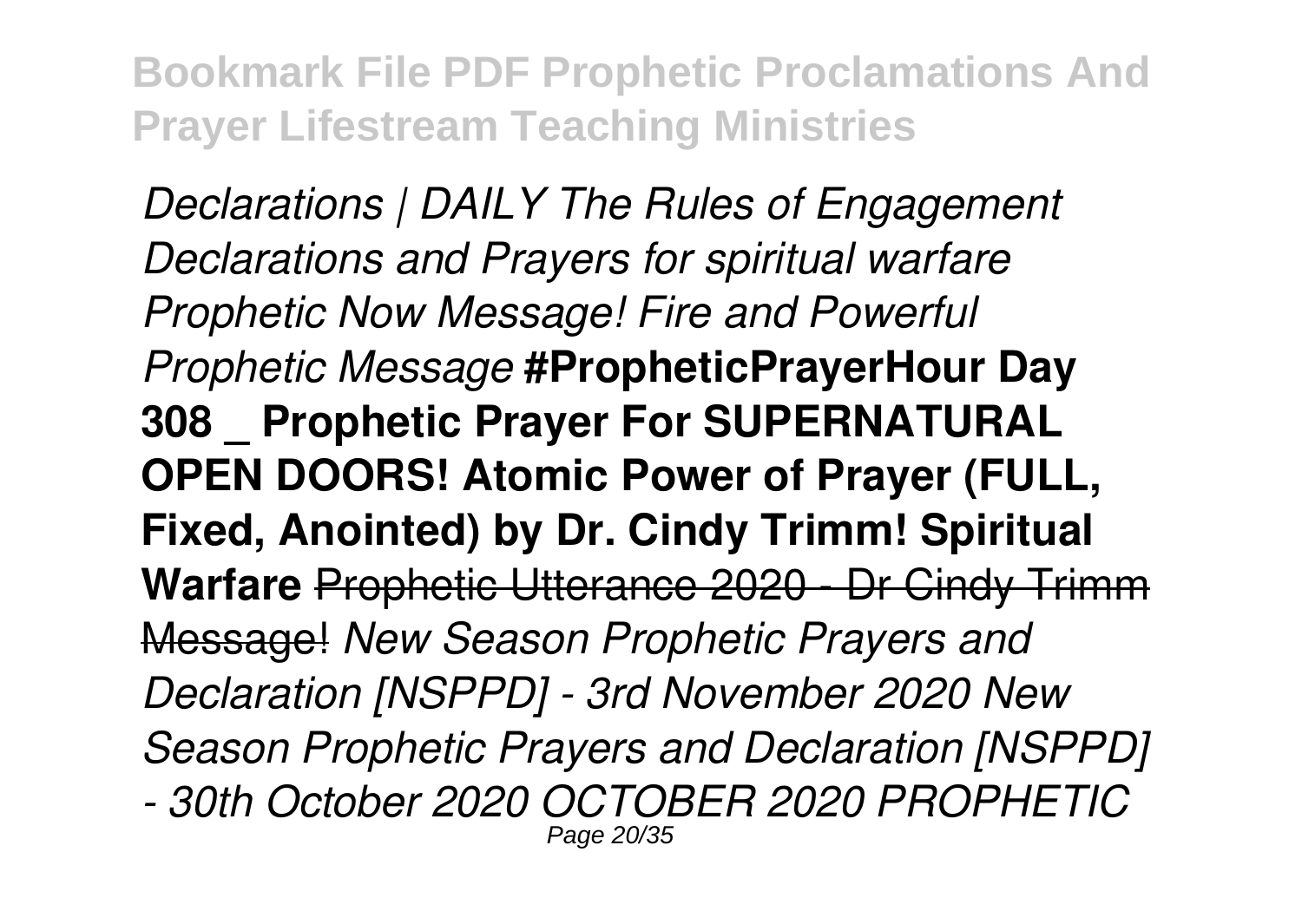*PRAYERS AND DECLARATIONS | APOSTLE JOSHUA SELMAN* The Root of Drawing Back | Pastor Alph Lukau | Monday 2 November 2020 | AMI LIVESTREAM Prophetic Proclamations And Prayer Lifestream

Prophetic Proclamations and Prayer. The Lord expects us to pray. The true purpose of prayer is to bring us into partnership and agreement with the Lord for the fulfillment of His plan and purpose in the earth. That is why in the model prayer that Jesus gave us (commonly called the Lord's prayer) He said to pray for the will of the Father to be ...

Page 21/35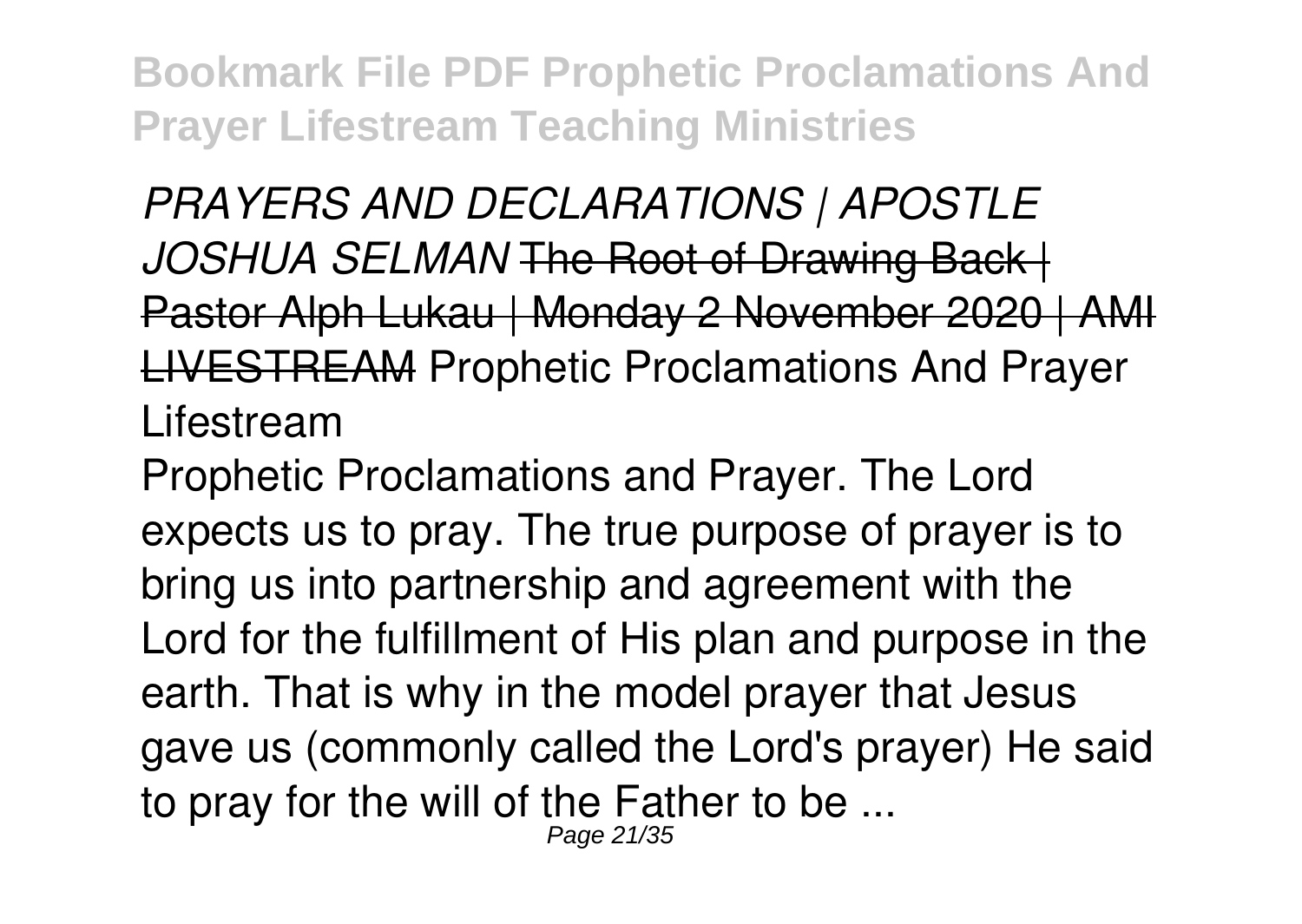Prophetic Proclamations and Prayer lifestreamteaching.com of this prophetic proclamations and prayer lifestream teaching ministries can be taken as capably as picked to act. With a collection of more than 45,000 free e-books, Project Gutenberg is a volunteer effort to create and share e-books online.

Prophetic Proclamations And Prayer Lifestream Teaching ...

These proclamations are like a tapestry of mysteries Page 22/35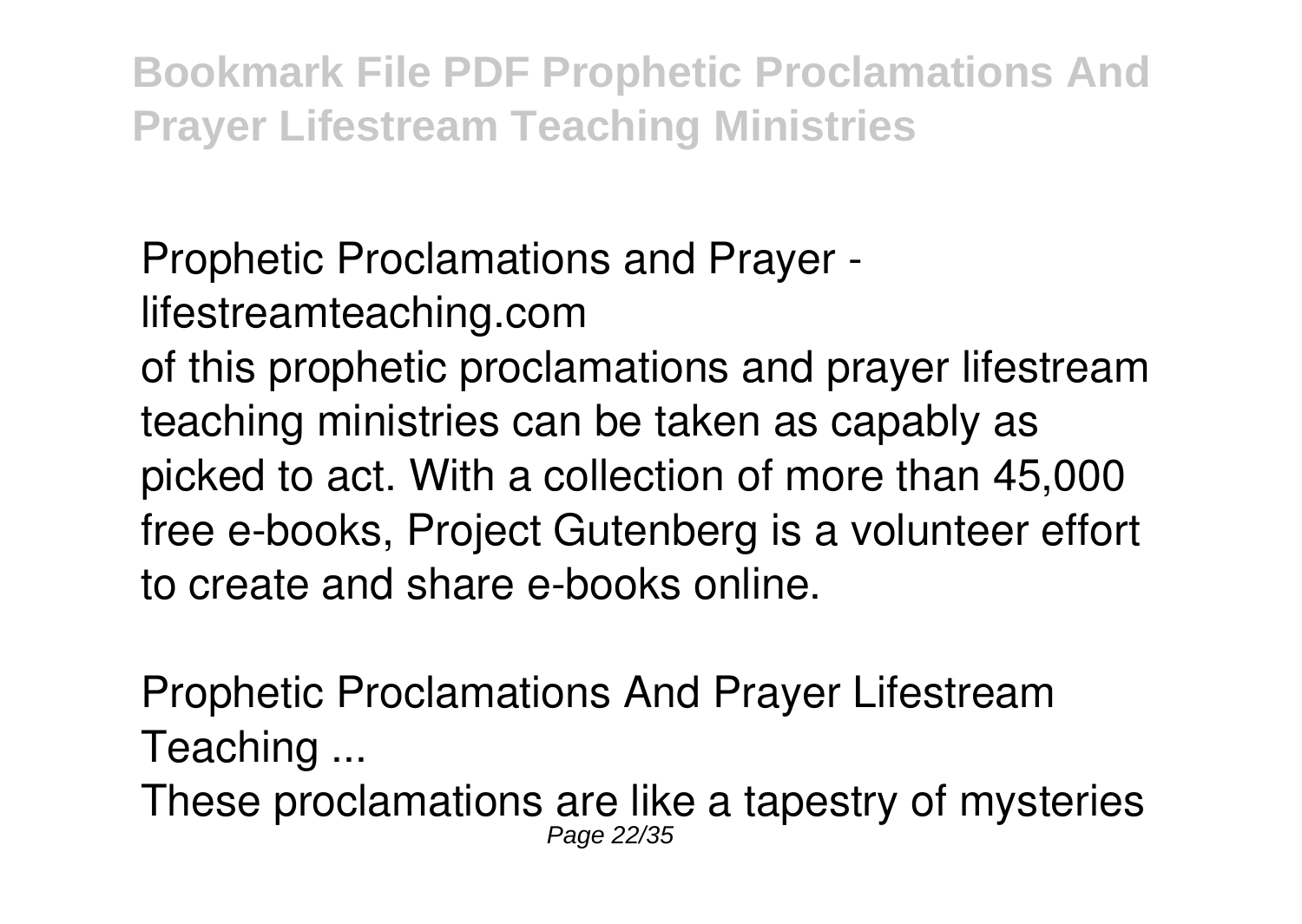that will unravel gradually across the seasons of our prophetic journeys. The Next Move of God is a Realm of Glory with signs and wonders coming to prepare us for the end time judgments. He is crying out for a dwelling place, for a people whose hearts are ablaze with love for His Son.

#### PROPHETIC PROCLAMATIONS

Heavenly Father, I bow in worship and praise before you. I cover myself with the blood of the Lord Jesus Christ as my protection. I surrender myself completely and unreservedly in every area of my life Page 23/35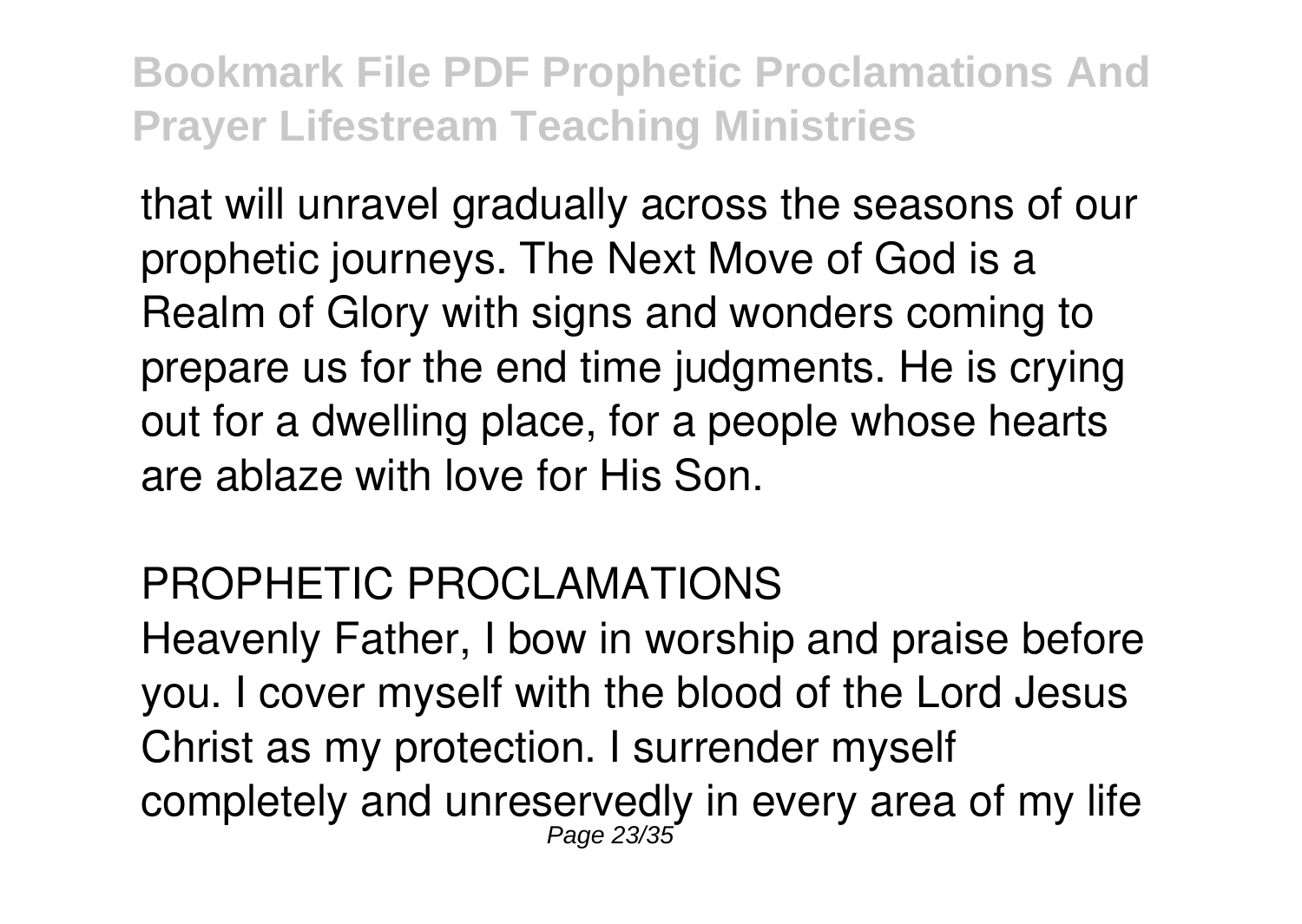to You. I take a stand against all the workings of Satan that would hinder me in my prayer life.

PROPHETIC PROCLAMATION PRAYER - Blogger Prophetic declarations. I declare in the name of Jesus that : 1. I receive revelation of the extraordinary power of God. 2. My God is allpowerful and I see Him as such. I am soaked in the consciousness of the omnipotence of God. 3. The same power that raised Jesus from the dead is working in my life, inside me and in my favour. 4.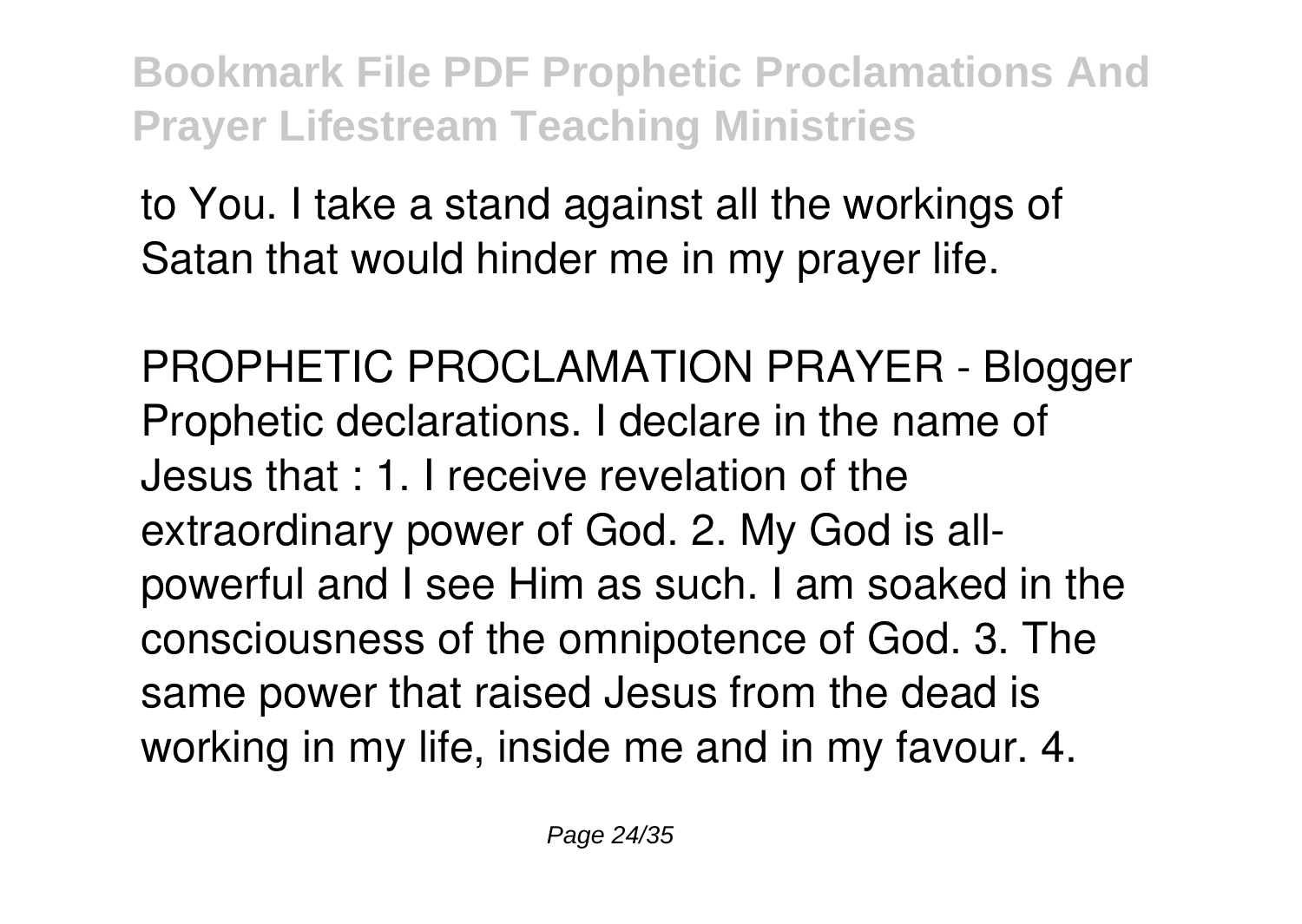8 prophetic declarations to experience the power of God ...

Prayers and Proclamations The Scriptures are grouped under nine main headings: Righteousness and Holiness Health and Strength Guidance, Protection, Preservation God's Intervention in Human Affairs Testing and Trial Spiritual Conflict Perfect Redemption Mental and Emotional Stability Serving God Finally, at the end, there are three

Prayers & Proclamations • As an adjunct to the excerpt we used earlier, we Page 25/35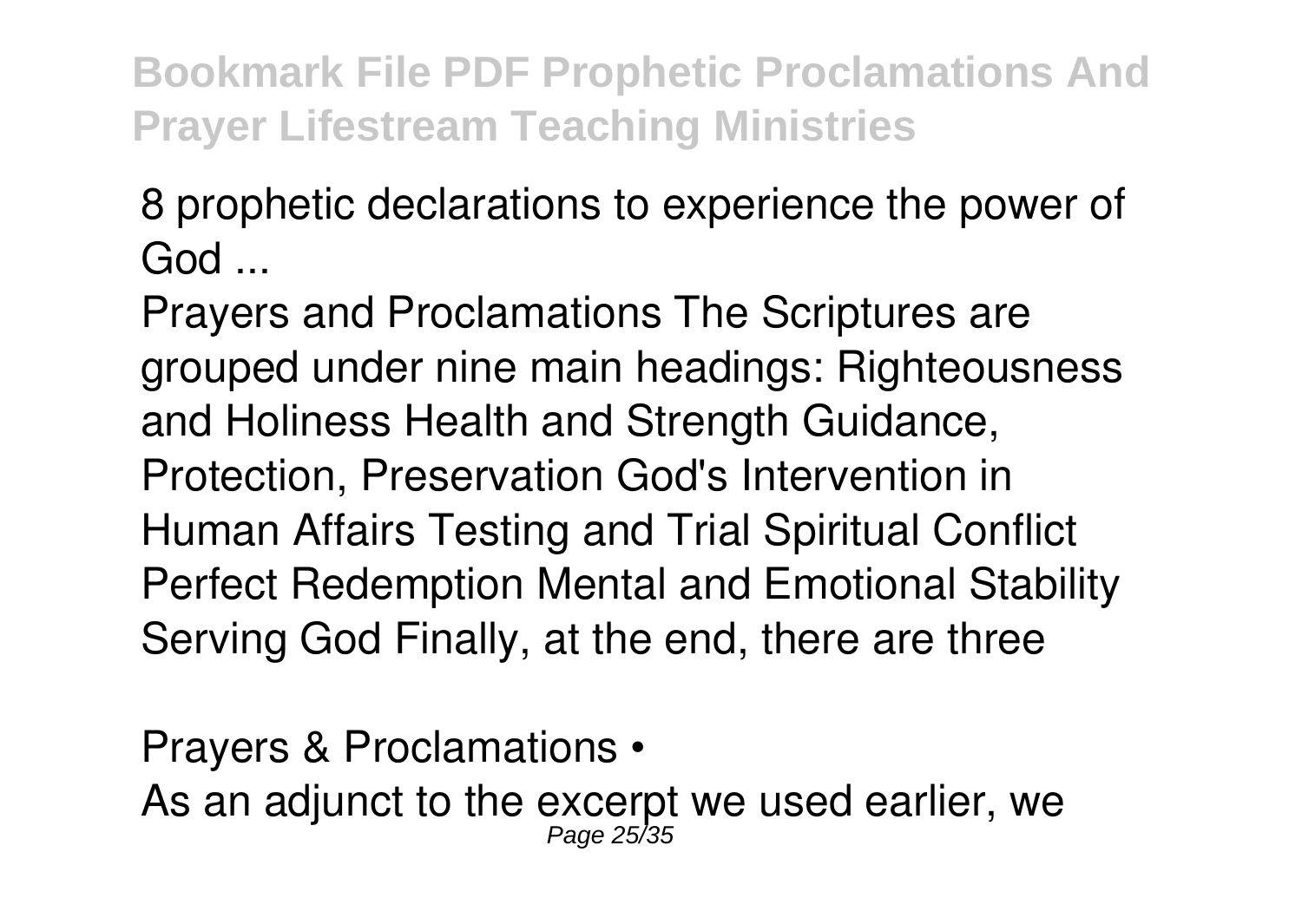want to offer you a free message by Derek Prince that covers the prayer side of the equation: "Good Government through Prayer." Simply click here to download the message.

Practicing Your Proclamation ~ by Derek Prince **Ministries** 

A. These are prayers for your life and future based on the truths and promises we find in scripture. When we prayerfully decree and declare the Word of God, power is released from heaven in order to manifest biblical promises and blessings in our lives. Page 26/35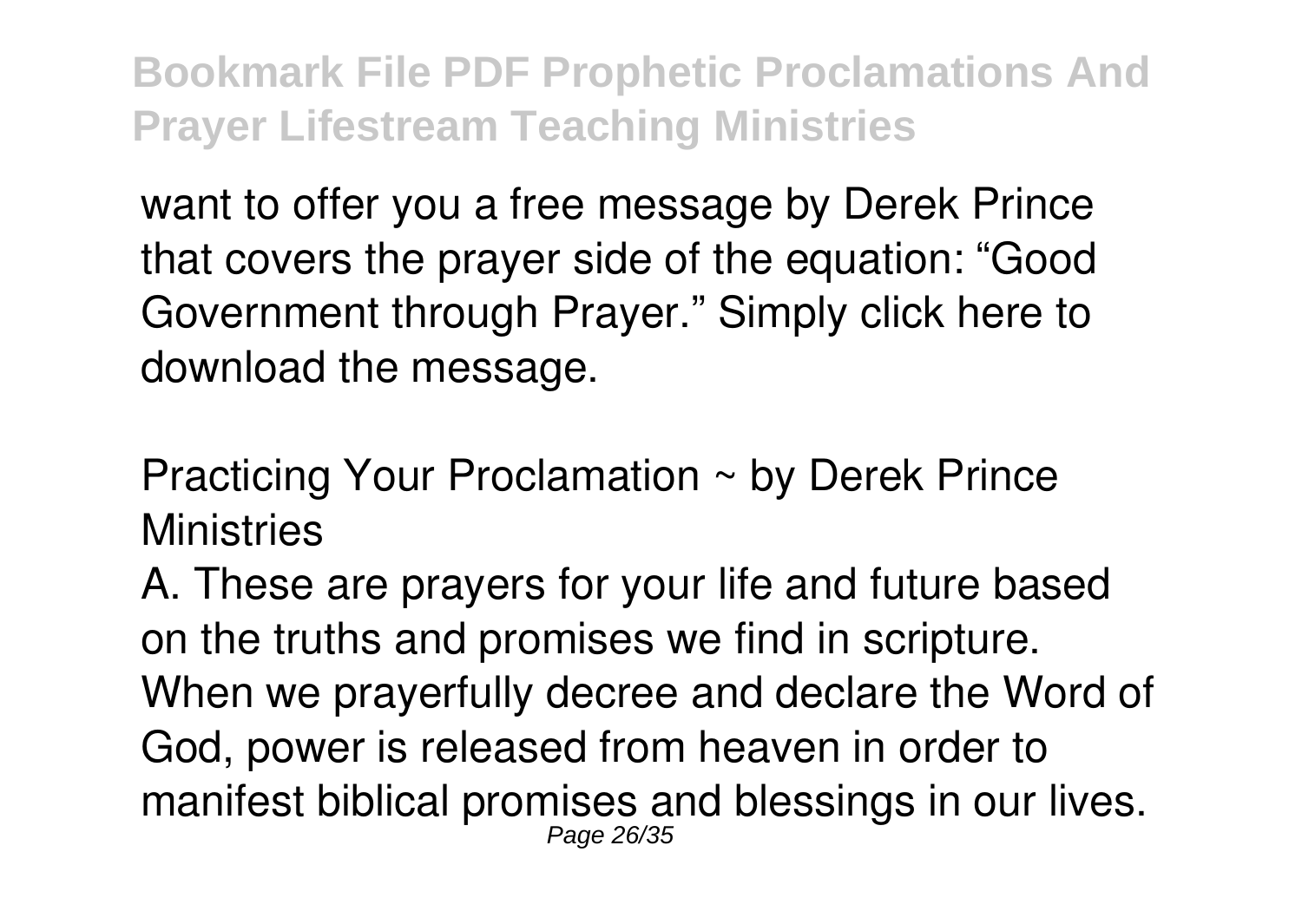The Bible says that even the angels harken to the voice of the Word.

Prophetic Declarations and Decrees for 2020 | Lionheart Church

Prophetic prayer is powerful. Following are 5 benefits of prophetic prayer to encourage you in your prayer life: 1. Prophetic Prayer Fosters Your Intimate Relationship with God 'May the grace of the Lord Jesus Christ, and the love of God, and the fellowship of the Holy Spirit be with you all.' (2 Cor 13:14) Prophetic prayer helps our intimate relationship with Page 27/35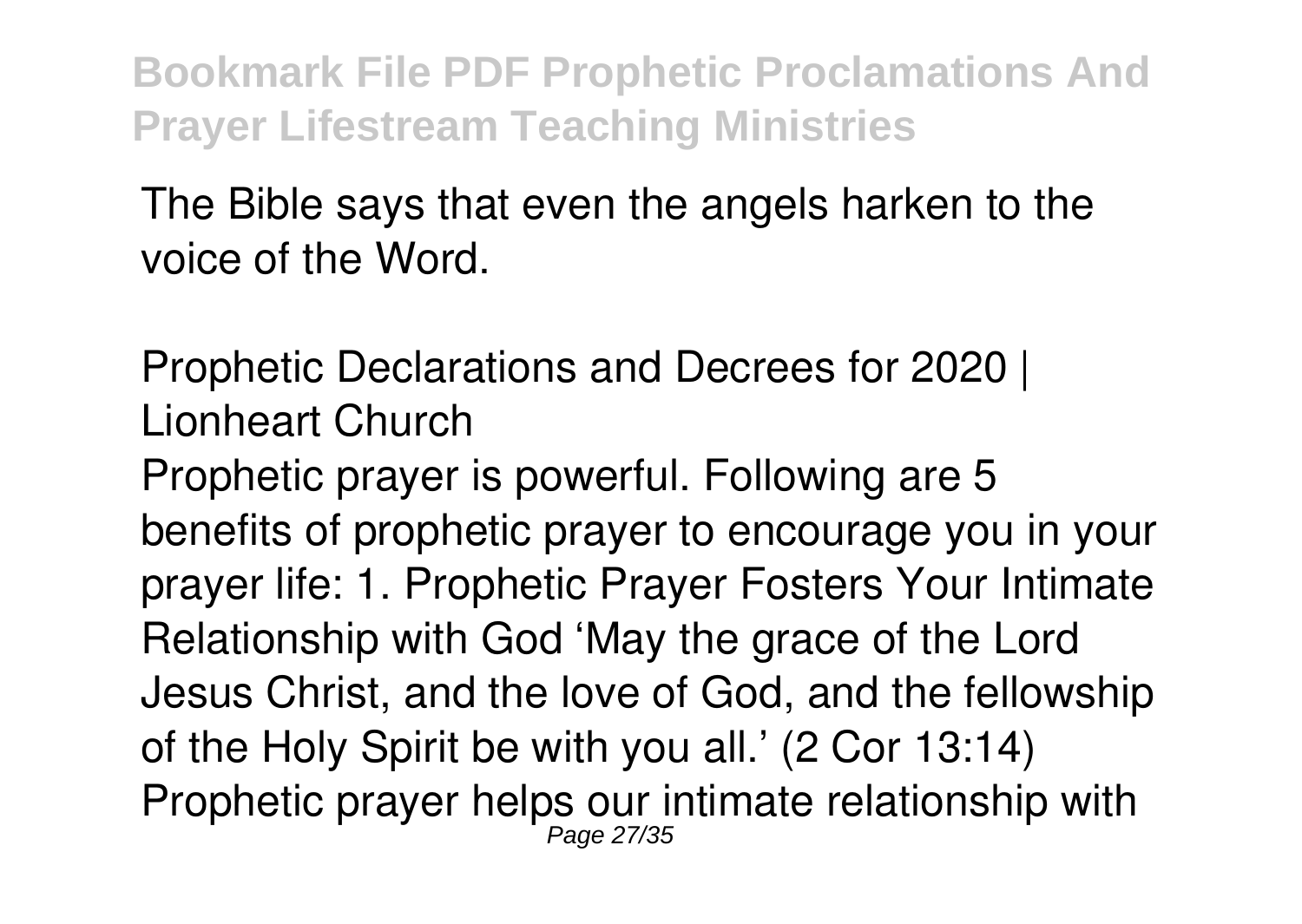God.

5 Types and Benefits of Prophetic Prayer Prophetic Decrees to Speak Blessings Over Your Life We believe in the power of confession and agreeing with what God has spoken and promised us in His Word. Here you will find a printable list of prophetic decrees for each month to speak and declare blessings over your life, your family, your workplace, and your world.

Speak Prophetic Decrees and Blessings over Your Page 28/35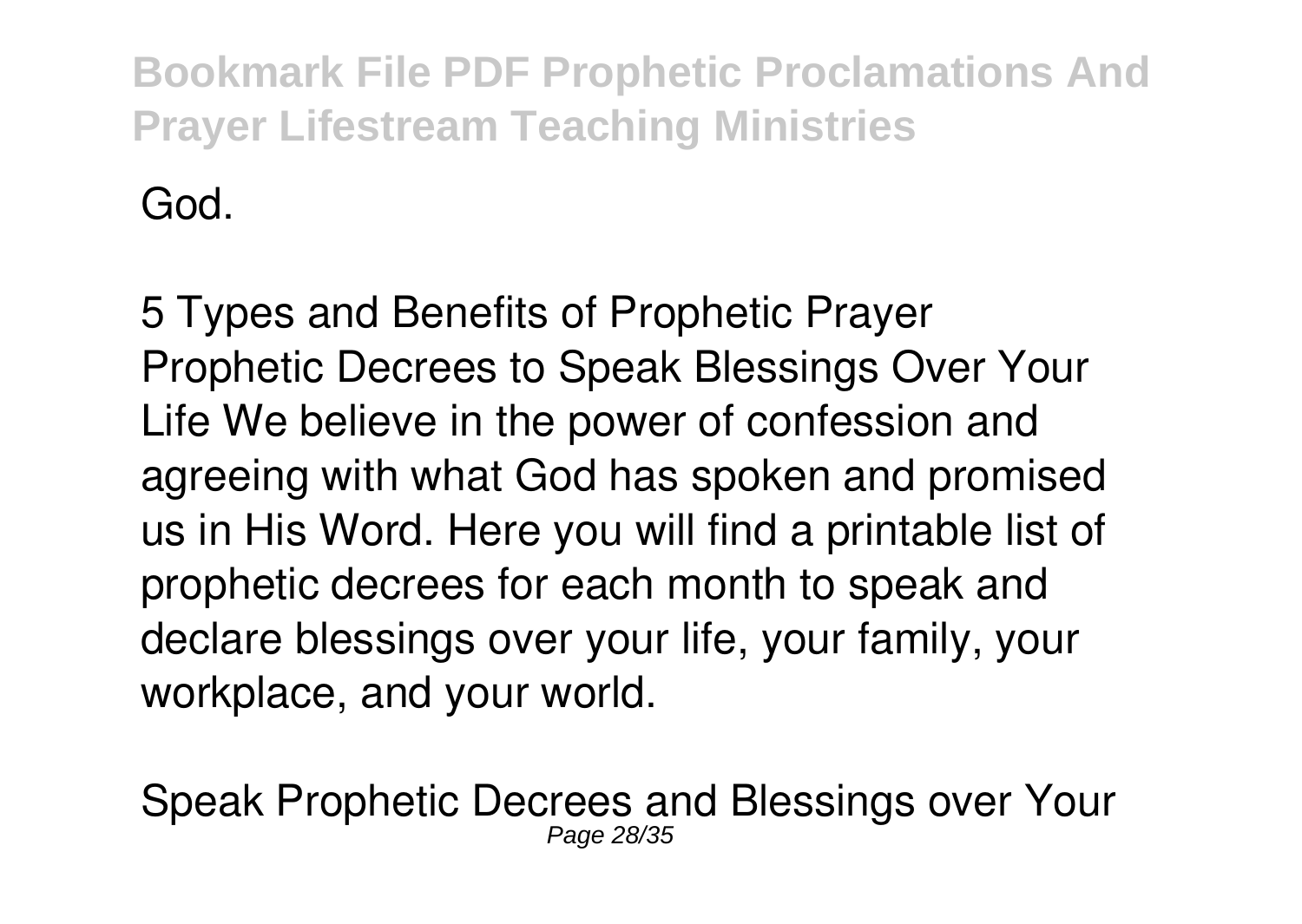#### $L$  ife  $\sim$

These 17 prophetic declarations, which you will also find in my book, 2016 Prophetic Forecast, will help you bring radical changes in your life right now, so you can prepare for the new things God will bring in 2017 and beyond. 1. I declare and decree that this is a year in which God has heard our cries for mercy and things are turning around.

17 Prophetic Declarations to Make Right Now—Before 2017 ...

Prophetic Worship Live His lifechanging presence Page 29/35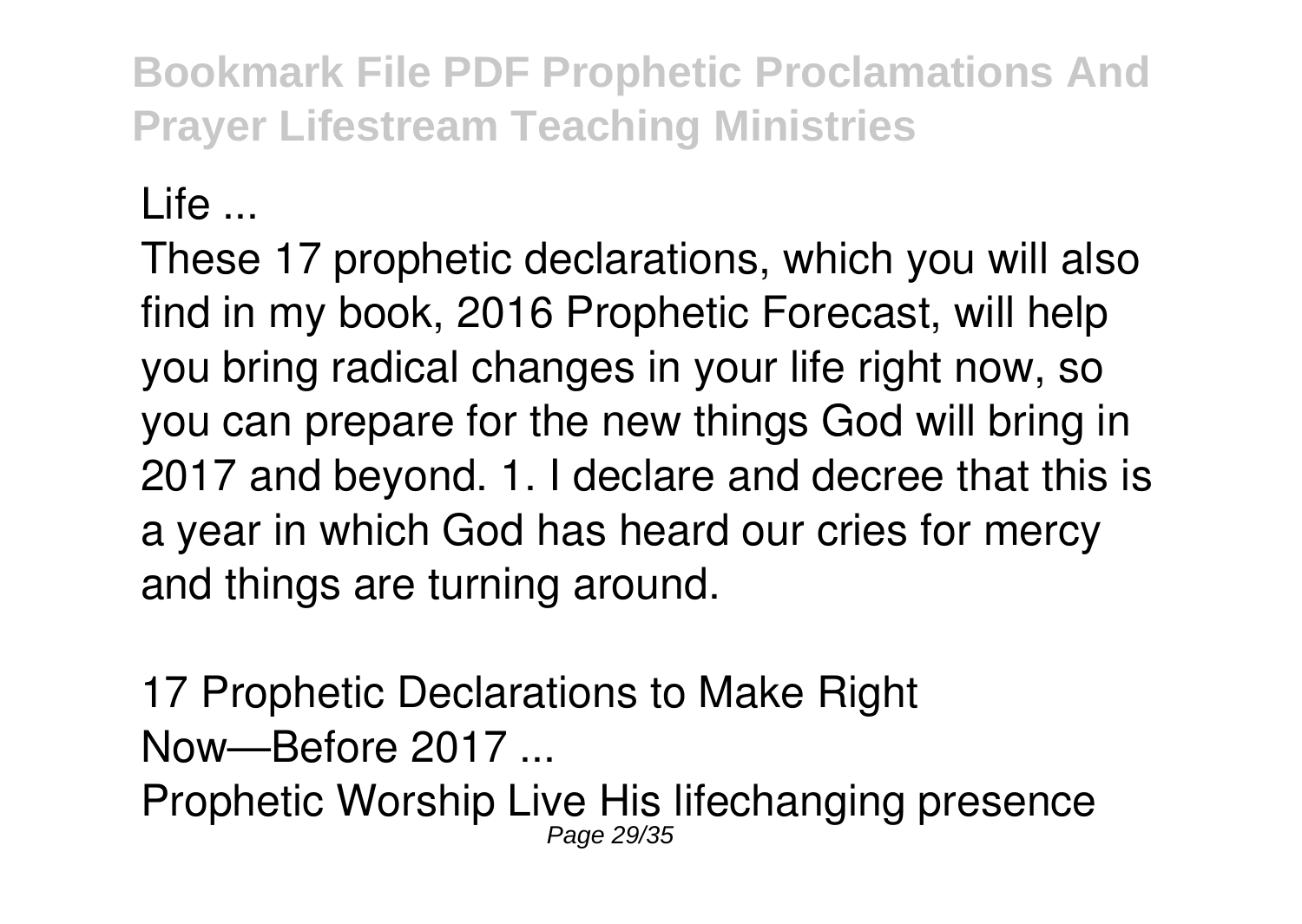will change everything in our lifes. This night of prophetic proclamations and worship we will enter a special presence from the Lord Yeshua that ...

Prophetic Worship Live - His Lifechanging Presence Mikael Eliyah Enroos

The second part, 'Proclamations' (Chapters 15 - 31 -again short chapters), offers a wonderful fund of scriptures for praying and proclaiming. These are grouped under ten headings such as:

'Righteousness and Holiness', 'Guidance, Protection and Preservation', 'Mental and Emotional Stability' Page 30/35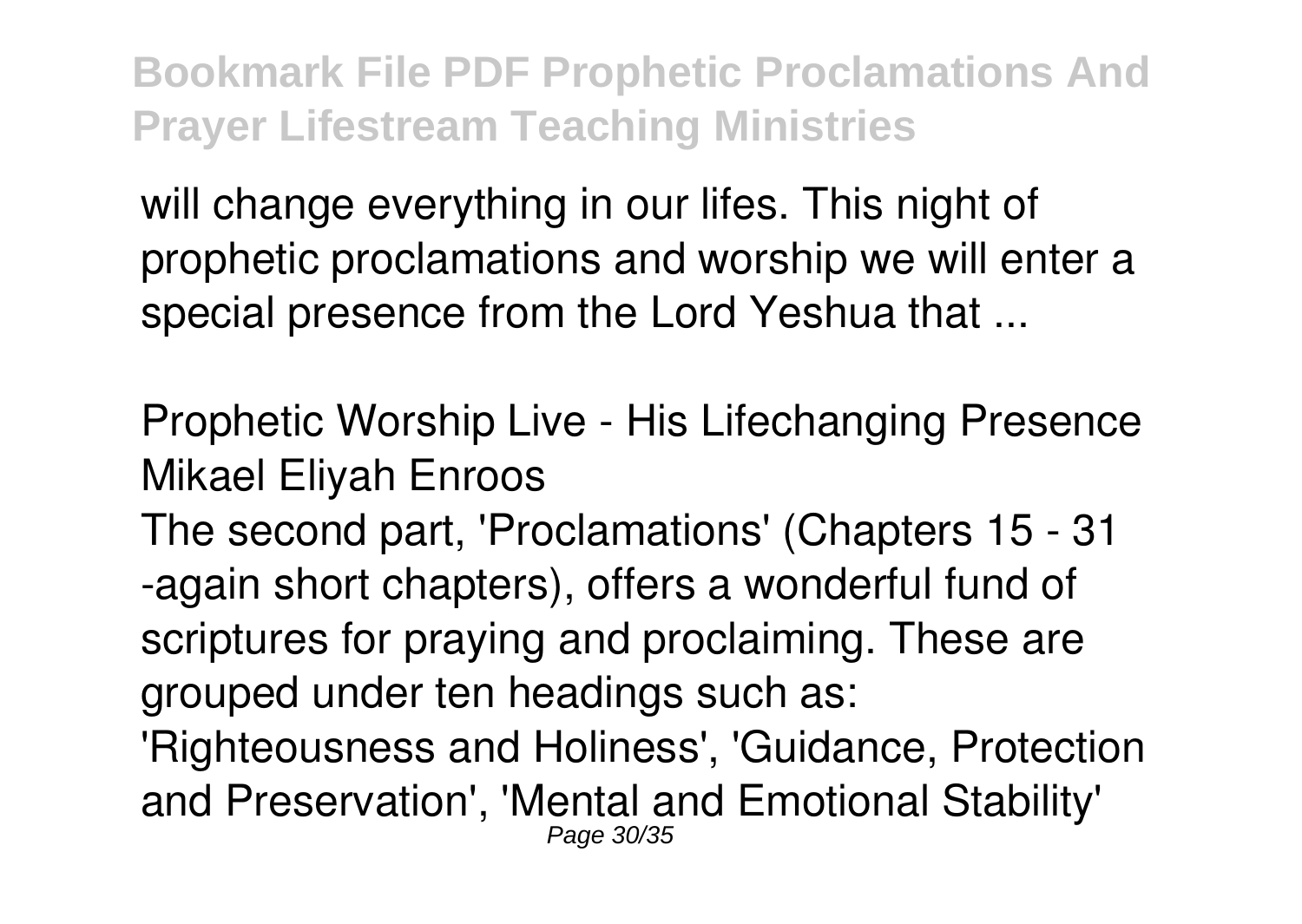and 'Serving God'.

Prayers & Proclamations: Amazon.co.uk: Derek Prince ...

I am a firm believer in prayer and. God's word says that His house is a house of prayer, but our churches spend the least amount of time in prayer. It is time for the Body of Christ to exercise our most important spiritual weapon collectively with pure hearts through fasting and praying and allowing God to refine us so that we can be the effectual fervent men and women whose prayers avail much. Page 31/35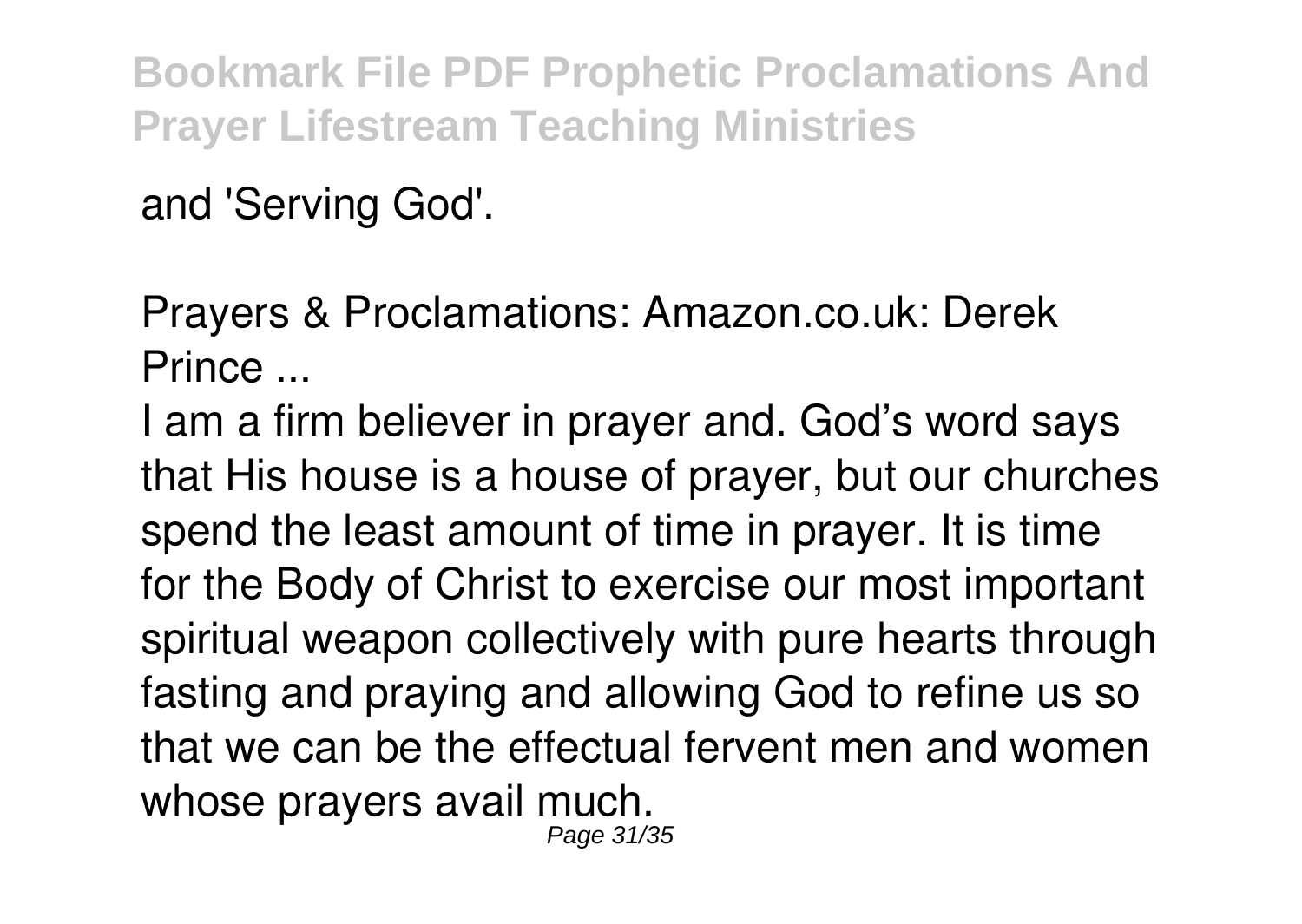A PROPHETIC WORD PLUS PRAYER POINTS TO SHIFT YOUR CITY'S ...

prayer points. 1. father, i thank you for empowering me with divine authority in jesus name. 2. i decree that before the end of this year….my god shall show up in my life in jesus name\* 3. i decree that before the end of this year, all my concerns, shall turn to testimonies in jesus name\* 4.

44 Decree And Declare Prayer Points | PRAYER POINTS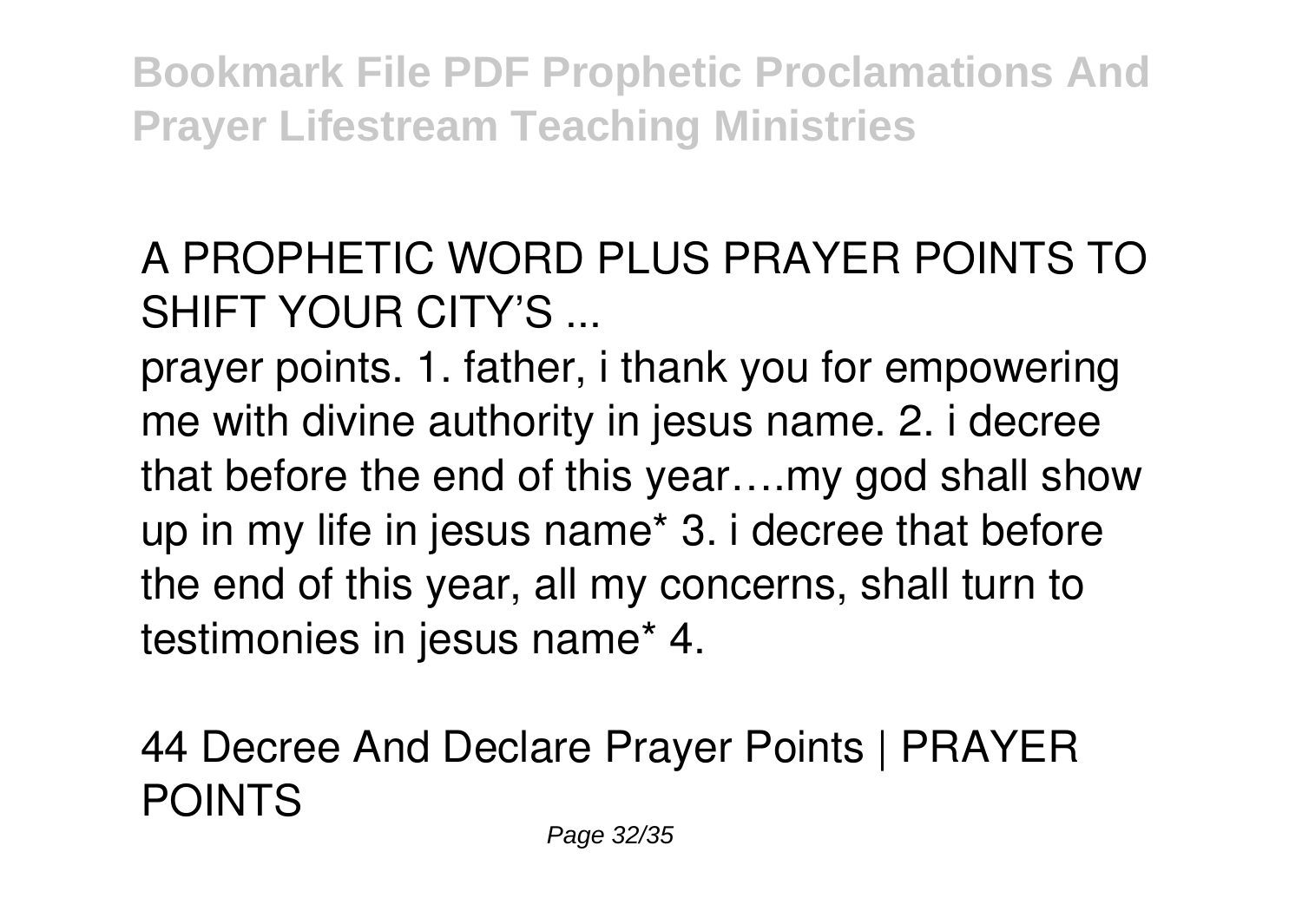Proclamation: Decreeing a Thing As watchmen and prophetic intercessors, our assignment is to scan the horizon for potential dangers, loudly and clearly proclaiming the authority of God. This was brought home forcefully to me one day when I was alone, waiting quietly upon the Lord.

Proclamation: Decreeing a Thing - God Encounters **Ministries** 

Prophetic decrees & proclamations can be used for the sake of the Kingdom – destroying the works of the enemy or release life to God's people. God Page 33/35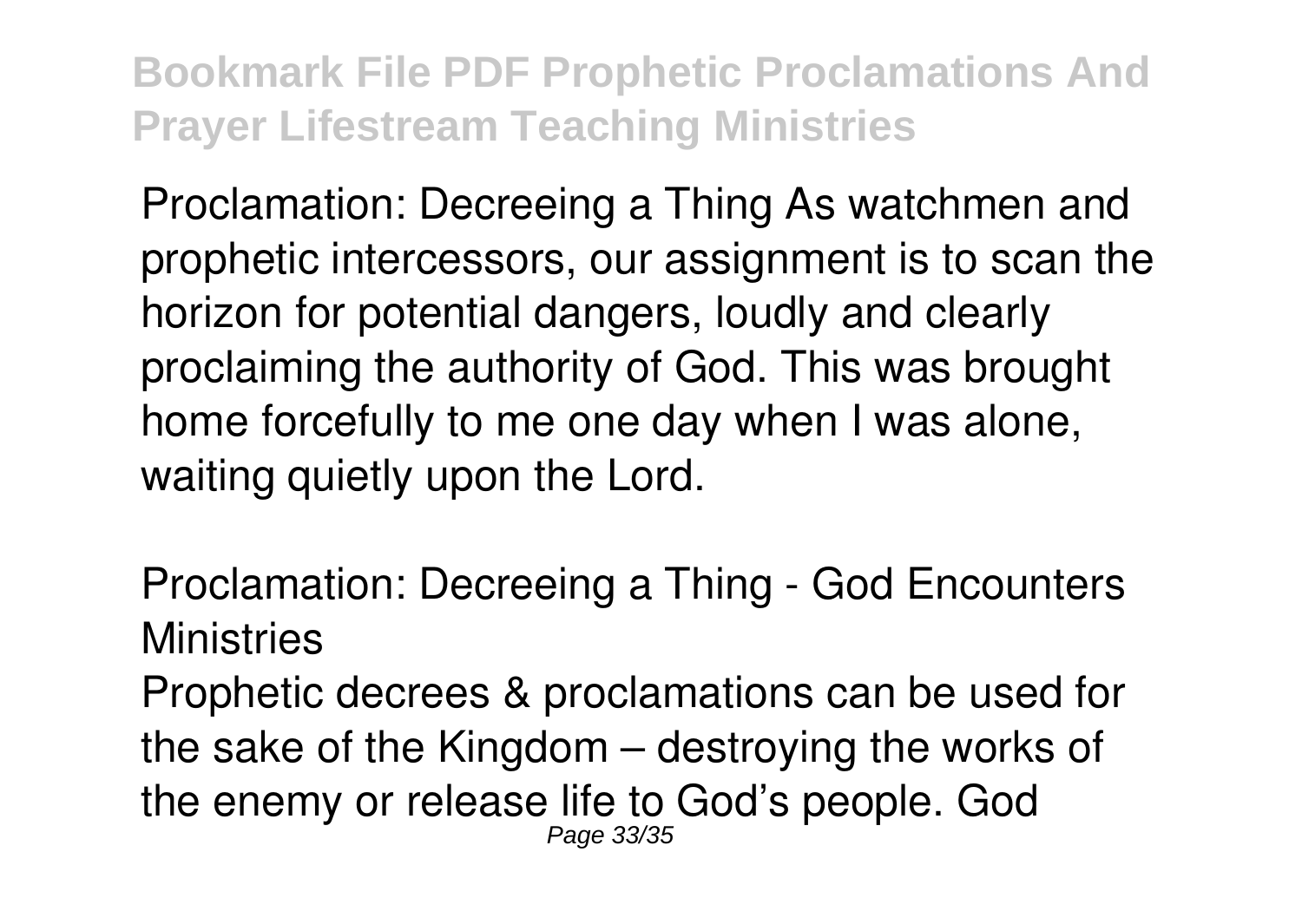wants you to speak out what He has said about you in His word or through prophetic promises.

The Power of Proclamation, Part 1 - Bob Sawvelle A note from the Prophetic Company by Dano, an elder and prophetic trainer at The Missions Church, Vacaville, Calif. He quotes a word by Shawn Boltz along with his comments with a link to Shawn Boltz coronavirus prayer guide with proclamations and declarations for you to download. God is on the side of humanity.